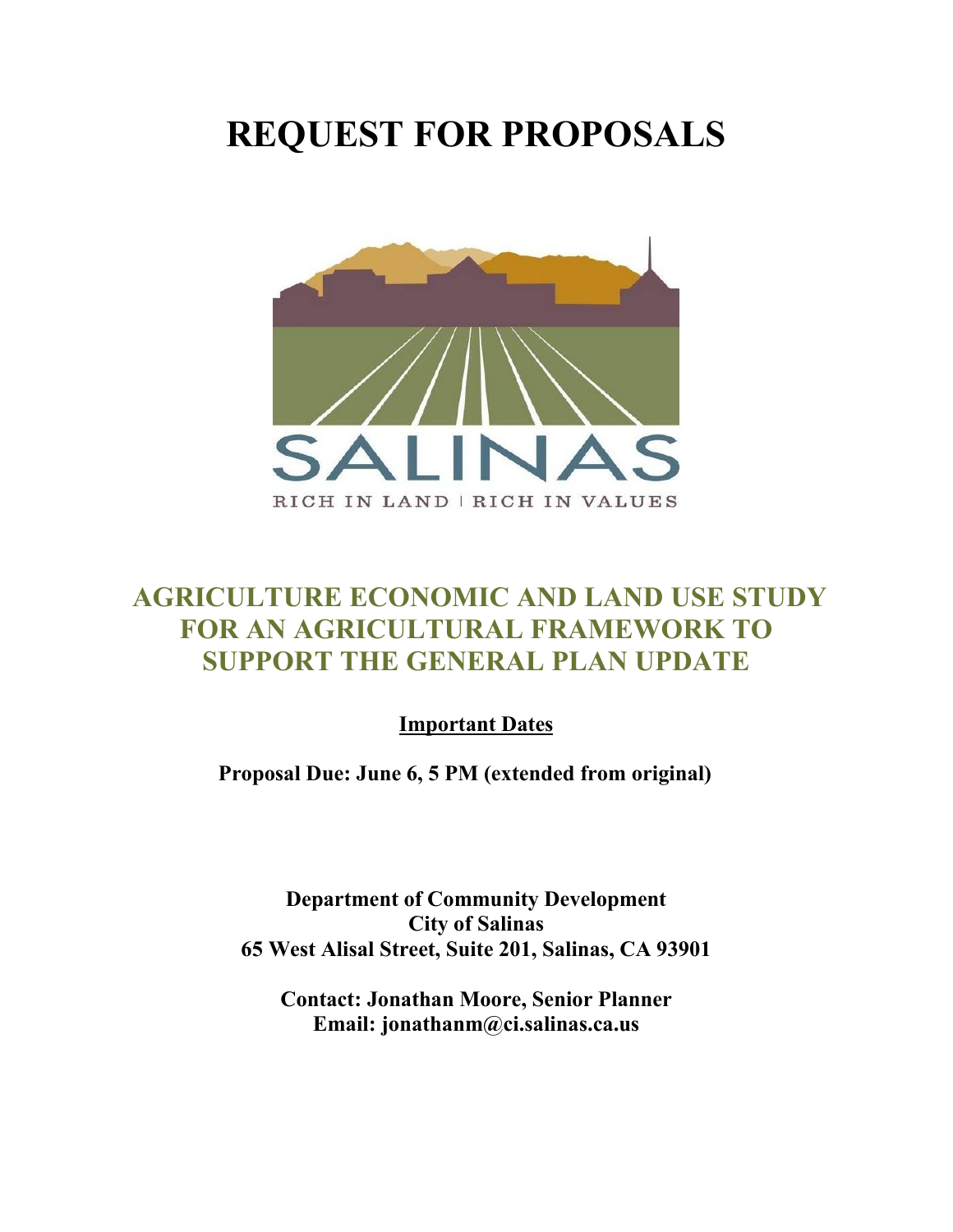#### **SUMMARY OF REQUEST**

The City of Salinas Community Development Department (CDD) is seeking proposals from qualified consultants, or consultant teams, for economic and land use analysis of the agriculture industry in Salinas, and the creation of an Agricultural Framework that will inform the inprogress General Plan Update.

### **OVERVIEW and BACKGROUND**

The City of Salinas' (the City) existing General Plan, adopted in 2002, is twenty (20) years old and long overdue for an update. Much has changed in Salinas since the 2002 Plan was initiated in 1998 and the city has grown in both size and population. New state laws have significantly altered the planning landscape, as have the effects of the state housing crisis, climate change, and the global pandemic.

The future of the agriculture industry also has changed significantly. While many Salinas residents still work in the fields of the Salinas Valley, most of the industry within the city focuses on packing/shipping and other critical supporting roles. Farmland within municipal boundaries has shrunk as the city has grown to over 160,000 residents, and both the 1988 and 2002 General Plans envisioned the long-term conversion of remaining fields to new neighborhoods, mixed-use areas, and parks. At the same time, Salinas is starting to emerge as a leader in Agriculture Technology (Ag-Tech). The city is home to the Western Growers Center for Innovation and Technology and hosted the Forbes Ag-Tech Summit for five consecutive years pre-pandemic. Hartnell College in Salinas has also increased its Ag-Tech education, particularly in the area of food quality. Given these collective circumstances, it is more critical than ever to embark on the General Plan Update, and to address the central question of this project, "what could the future of agriculture industry look like in Salinas?".

The City's General Plan Update, also referred to as Visión Salinas 2040, is an opportunity to position Salinas and the agriculture industry for economic recovery and an adaptable and resilient future that raises the quality of life for all in the community. This will be a comprehensive update for each General Plan element. Sustainability and adaptation will be a big part of the General Plan Update, especially with the recent legislative requirements for the Safety Element and a new Environmental Justice Element. As part of the General Plan Update, the City will also create its first Climate Action Plan, focusing on reducing greenhouse gas emissions in ways that invest in equity and streamline development that will benefit the Salinas community. The City kicked off Visión Salinas 2040 in 2021 and to date has launched a project website, [www.visionsalinas.org,](http://www.visionsalinas.org/) established guiding committees, conducted seven (7) Land Use Workshops/Council Town Halls, and an Existing Conditions Webinar.

While it has been twenty years since the last complete General Plan, there have been many community and regional planning efforts, including those related to agriculture such as: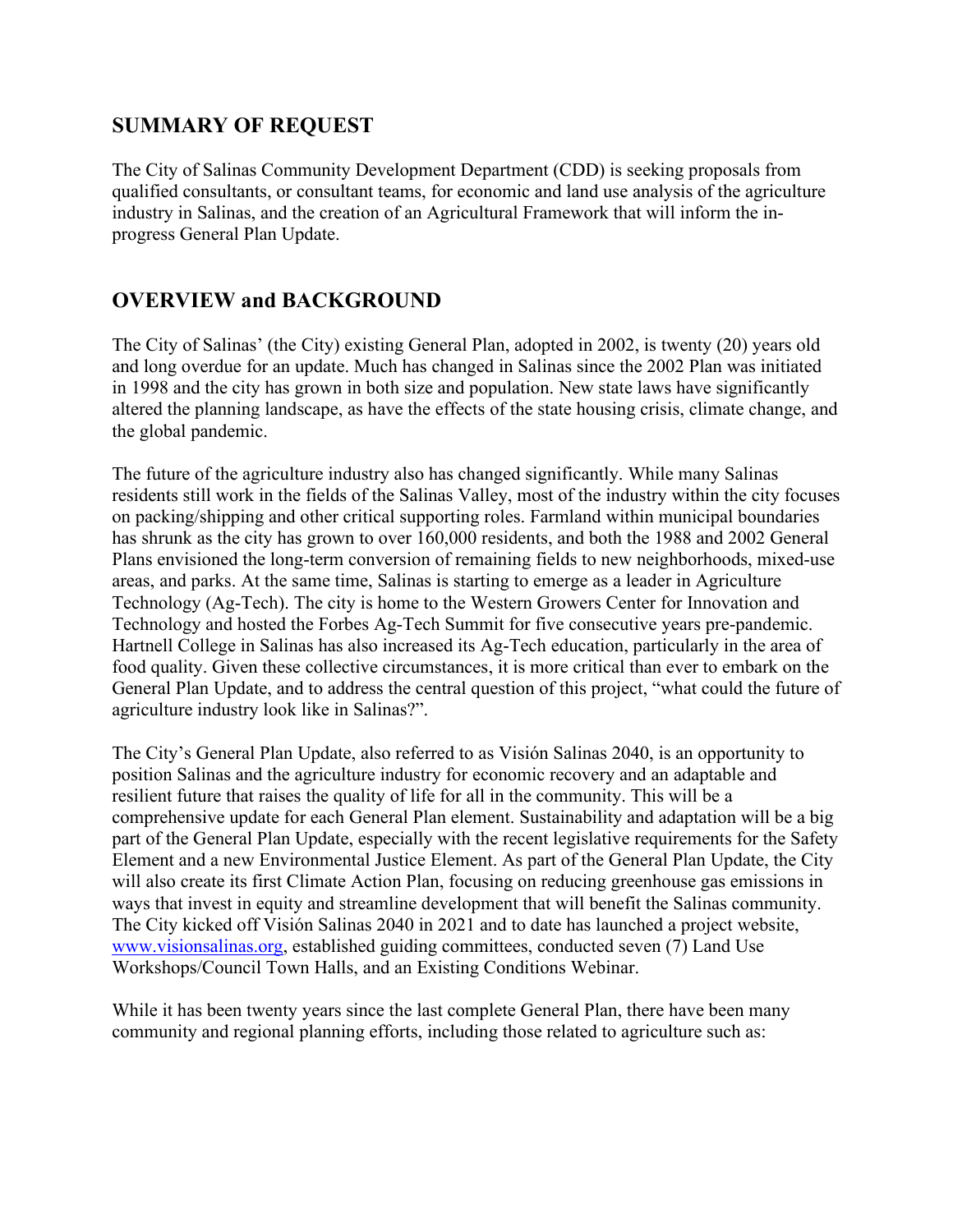The [Economic Development Element \(](https://www.cityofsalinas.org/sites/default/files/departments_files/community_development_files/exhibit_a_ede_errata_vol_i_vol_ii.pdf) EDE, 2017), Salinas' most recent addition to its General Plan, is centered on Safety, Jobs, and Health, but also looks at agriculture and specifically agtech;

The [Regional Farmworker Housing Study and Action Plan](https://www.cityofsalinas.org/sites/default/files/departments_files/community_development_files/farmworker_housing_study.saslinas-pajaro.june_15-2018.complete.pdf) (2018), was a coordinated study led by the City of Salinas to assess farmworker housing needs and an Action Plan to address those needs regionally;

The [Alisal Vibrancy Plan](https://www.cityofsalinas.org/sites/default/files/departments_files/community_development_files/alisal_vibrancy_plan_final_feb_2020_web_file_size.pdf) (2019), which was the first community-led plan undertaken by the City and focused on East Salinas, home to a significant portion of our agricultural workforce; and The [County of Monterey Countywide Comprehensive Economic Development Strategy \(CEDS,](https://www.co.monterey.ca.us/home/showpublisheddocument/103898/637622849934670000)  [2021\).](https://www.co.monterey.ca.us/home/showpublisheddocument/103898/637622849934670000)

The City received a Sustainable Agricultural Land Conservation Planning Grant (SALC Grant) which includes funds for agriculture economic and land use analysis, policy recommendations for the General Plan Update to support the future of agriculture, and the creation of an Agriculture Framework document that pulls these together in a standalone document. This RFP seeks an experienced agriculture and land use economic consultant, or consultant team (the consultant) for this project. The SALC Grant has a deadline of March 2023, and it is anticipated that work under the grant would be completed by early February, 2023, to allow for final processing.

## **SCOPE OF WORK**

The following describes specific components to be included in the scope of work. The City is open to suggestions other than or in addition to those listed which facilitate the completion of the project or improve project outcomes. It is anticipated that the final scope of work will not be approved until the final contract is executed with the selected consultant and the scope has been further refined as determined by City staff and the consultant.

The Community Development Department will provide the consultant with background information and copies of relevant and available reports, plans and data; design guidelines, icons, and template documents; and staff participation in the review and comment of project draft documents. Other departments will be involved as well in the review and comment of draft documents. A designated city project manager will coordinate the internal review process upon delivery of draft documents by the Consultant.

Work products must be provided electronically in Word and pdf formats with changes provided in track changes unless otherwise notified (Task 3). Consultant is to provide any new maps in ArcGIS or a compatible format, and any digital illustrations and figures in an editable format, so that all work produced by the consultant can also be manipulated and reproduced by City GIS staff without any technical or conversion problems.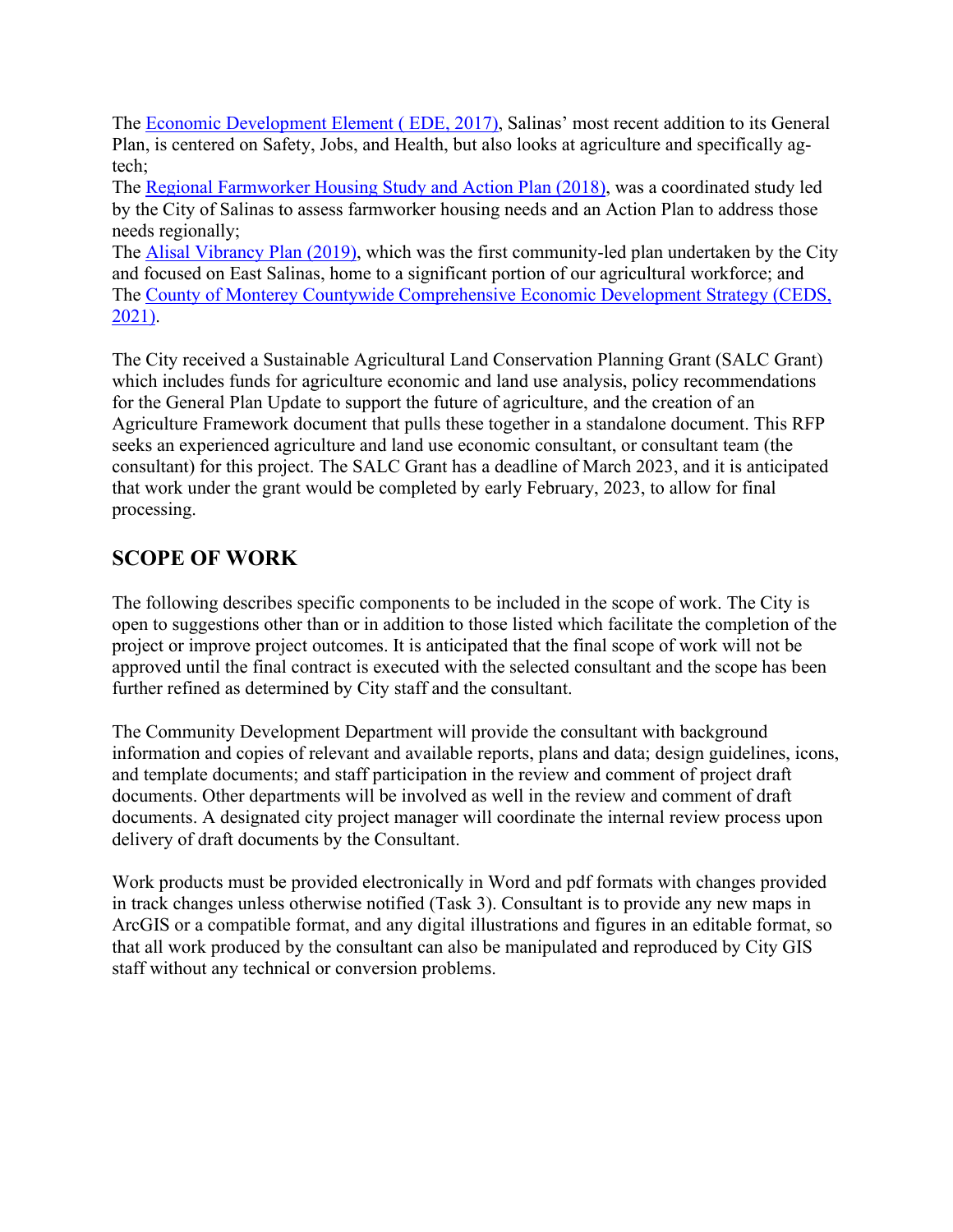Tasks:

#### **1. Project kickoff, coordination, and management**

The consultant shall be responsible for project management and logistics of the project. The consultant will be expected to:

- A. Attend a kick-off meeting, coordinated by City staff (the City's Project Manager) between the project team (City staff, the Consultant and others, as applicable).] In advance of this meeting, the Consultant is to prepare a detailed work program for review by the project team at the meeting, including a detailed schedule/timeline for the completion of each task.
- B. Coordinate bi-weekly video meetings with the project team to ensure the project remains on-task and budget. Provide follow-up meeting notes with actionable items if requested.
- C. Subcontract as needed with other consultants in specific disciplines and manage any subcontracts including, but not limited to, editing, and integration of sub-consultant work to ensure consistency, management of time schedules and billing, insurances, etc.
- D. Provide monthly invoices and progress reports consistent with SALC grant requirements.

Task 1 Deliverables:

- <sup>o</sup> Detailed work program (schedule and timeline).
- <sup>o</sup> Detailed budget tracking document.
- <sup>o</sup> Meeting action item summaries.
- <sup>o</sup> Monthly invoices and progress reports.
- <sup>o</sup> Management of subcontract agreements (if applicable).

#### **2. Economic and land use studies**

The consultant shall be responsible for preparing economic and land use/zoning analysis related to the agriculture industry in Salinas, including:

- A. Up to five (5) focus group meetings with key agriculture industry stakeholders, identified in coordination with City staff.
- B. Economic analysis of the Salinas-specific agriculture sector, including, but not limited to:
	- a. Review of related documents (Salinas General Plan, EDE, CEDS, etc.)
	- b. Review of processors/shippers located in Salinas and their renovation/expansion needs, including, but not limited to:
		- i. Facility ages and modernization needs
		- ii. Logistics, consolidation possibilities, and transportation infrastructure
	- c. Ag-Tech and other emerging industries/trends
		- i. Increasing high-wage jobs in the industry and supporting local training/education initiatives to prepare Salinas residents for those opportunities
		- ii. Attracting/growing Ag-Tech companies
	- d. Wine, craft beer, and other synergy opportunities with new crop growth in the area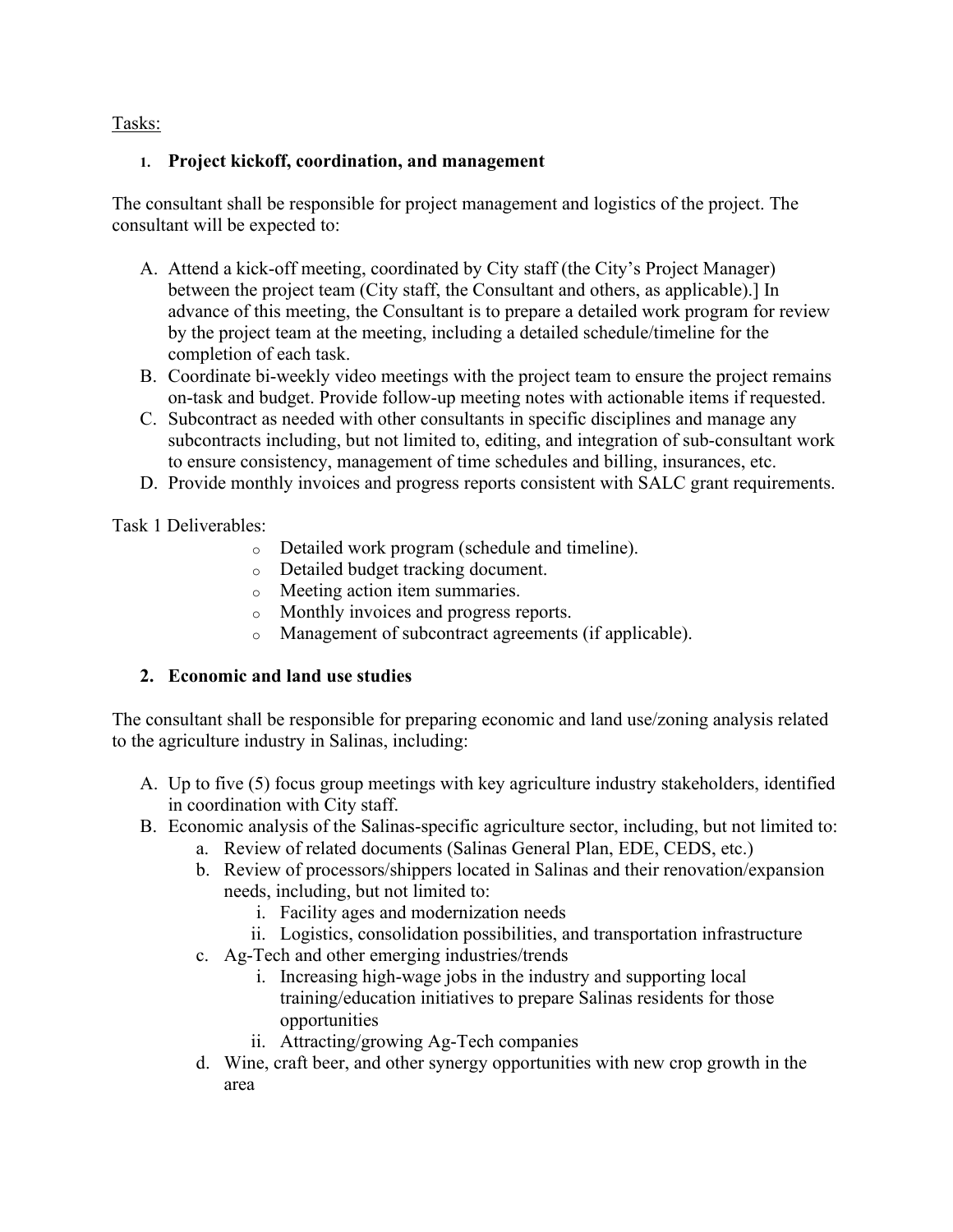- i. Suppliers/supporting industries (equipment sales/service, barrels, glass, fulfillment etc.)
- ii. New retail opportunities
- e. Identification of economic co-benefit opportunities with sustainability initiatives
- C. Analysis of key land use/zoning issues related to the agriculture industry, including, but not limited to:
	- a. Land use/zoning for future facilities (location, size, proximity etc.) and industry needs
	- b. Balancing competing growth needs (housing, open space, etc.)
	- c. Reducing industry emissions in line with state requirements
	- d. Limiting urban sprawl
	- e. Addressing land use conflicts at the urban/agricultural interface
- D. Compilation of analysis into a report that also includes:
	- a. Specific actions/recommendations that will help move existing plans/policies forward (e.g. realizing the city as an ag-tech innovation hub)
	- b. Drafting of agriculture-related policies for the General Plan Update

Task 2 deliverables:

- o Draft Economic and Land Use Analysis Report
- o Final Economic and Land Use Analysis Report

#### 3. **Agriculture Framework document**

The consultant shall aggregate key data, analyses, and recommendations into an Agricultural Framework combining the goals, policies, and actions that will be woven throughout the General Plan. This will also include recommendations from the public, generated through review of the consultant recommendations, and a separate but concurrent engagement process also supported through the SALC grant. This Framework will serve as a standalone document for ease of reference and should be visually compelling and easy to navigate physically as well as digitally. The consultant shall also participate in at least two stakeholder meetings reviewing the draft Framework.

Task 3 Deliverables:

- Draft Agriculture Framework (in Word)
- Stakeholder meeting comments and summary of changes
- Final Agriculture Framework (in InDesign and PDF)

#### **PROPOSAL FORMAT**

In order to expedite and maintain consistency in the evaluation process, each response to this RFP shall be organized in accordance with this section. Proposals will be rated and ranked according to evaluation criteria provided in the next section. Proposal submissions shall contain thorough description and analysis of the following information in the order presented below: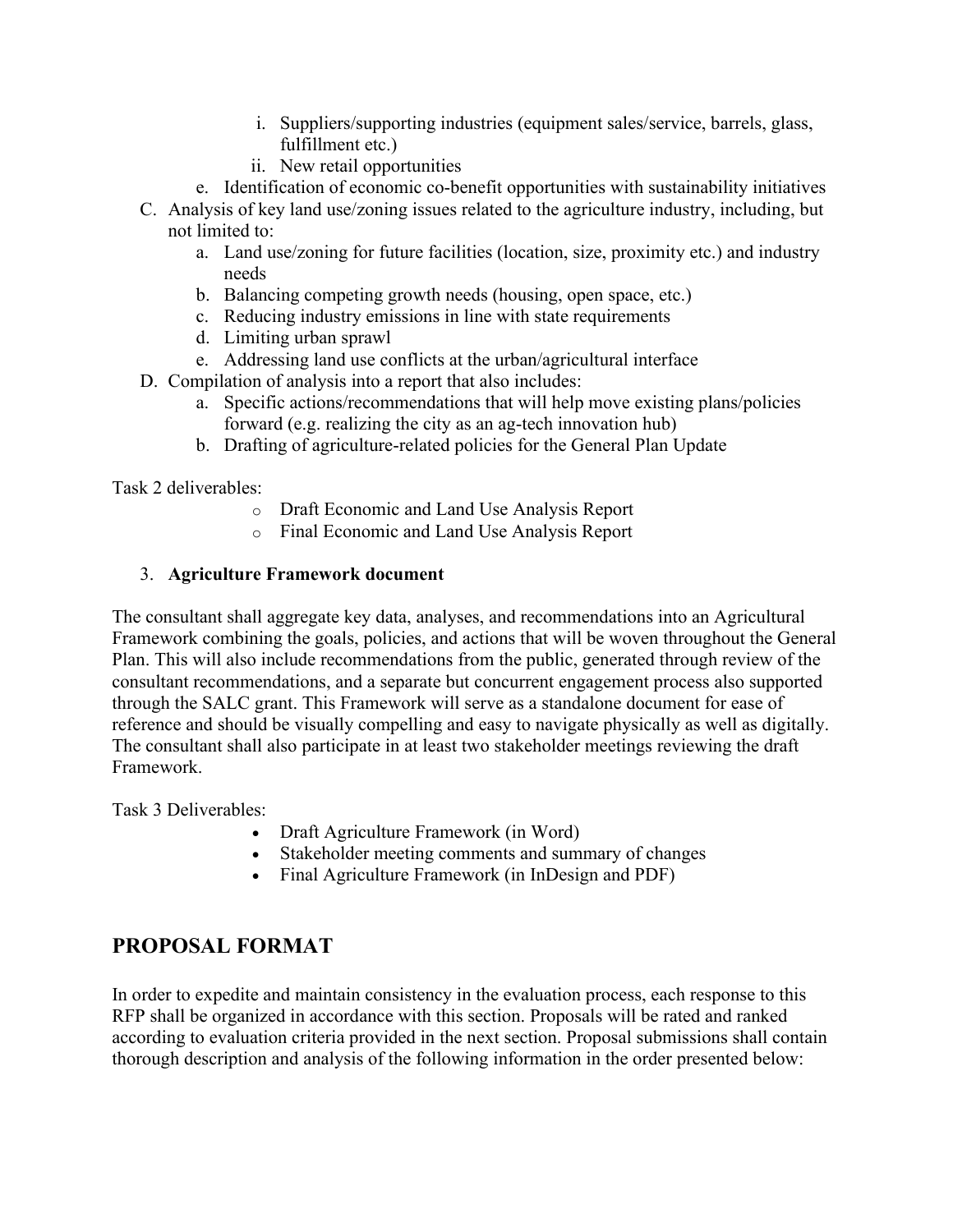- 1. Brief Cover Letter/Letter of Introduction
- 2. Executive Summary (maximum two pages)
- 3. Lead Project Contact
	- o Name, title and telephone number of the prospective consultant's designated lead contact person for communications pertaining to this proposal
- 4. Project Team
	- o Description of team members assigned to the project and their respective roles. It is expected that once the analysis begins, the project team will remain in place until the work is completed. Please include statements regarding the length of commitment of the proposed staff if they are not available for the duration of this project.
	- o Organizational chart illustrating team members assigned to the project and their respective roles.
	- o A brief biography or resume of each team member.
	- $\circ$  Identification of specific sub-contractors who will be assigned to the project, and their specific roles and responsibilities.
- 5. Firm Experience and Qualifications
	- o A general description of the services provided by the proposer's firm and subconsultant; the qualifications of each team member providing the requested services and their experience working with municipal departments, commissions, elected officials, and the community.
	- o A list of representative projects completed by the firms and individuals proposed to work on this project that best exemplify the work requested in this RFP.
	- o For each project reference, include the project name, the client contact, the client's phone number and email, the dates the work was accomplished, and a brief description of the work accomplished.
	- o Consultant and sub-consultant document samples for similar projects.
- 6. Scope of Work including Tasks and Deliverables
	- o A narrative describing the approach and work plan, including any studies for completing the scope of work. On a per task basis the narrative should identify the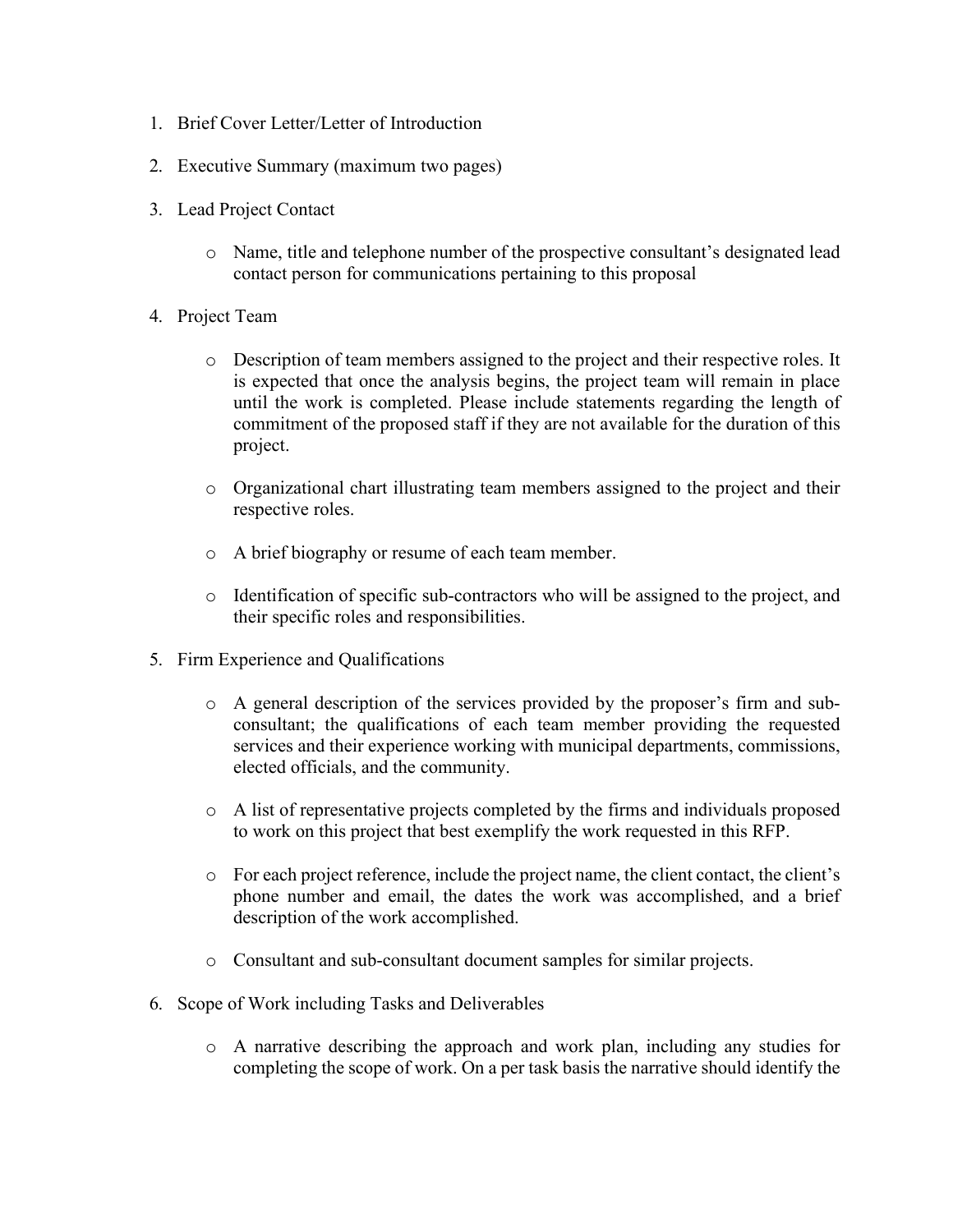designated team member(s) responsible for completing the work, specific deliverables, and the number of meetings attended.

- o Any additional suggestions Consultant believes would be valuable to include in this effort and any suggestions for further clarifying the scope or work and the usefulness of the product.
- o A signed copy of any addendum to this RFP shall be included in the proposal.
- 7. Budget Estimate
	- o A detailed budget estimate in matrix form including the hourly rates and time commitments for all team members and sub-consultants by task for the project.
	- o Denote any proposed optional tasks.
	- o Include similar information for any sub-contractor.
	- o A sample billing invoice. Invoices to include update on "percent complete" of each task.
- 8. Project Schedule
	- o Include timeframe for completion of tasks, including milestone dates for primary deliverables.
	- o For project management purposes, the schedule should indicate how often there are meetings with City staff.
- 9. General Contract Requirements
	- o *Proof of Insurability*. A brief statement or certificate of insurance from an acceptable insurance company setting forth that insurance coverage as required in the attached sample contract, at a minimum, will be available at the time of commencement of the project. The City reserves the right to request additional insurance coverages and amounts through the final Agreement negotiated between the City and consultant selected.
	- o *Concurrence with contract provisions.* A brief statement that the proposer concurs with the provisions of the City's standard contract as attached to the RFP. Under certain circumstances, and subject to the discretion of the City, some provisions of the contract may be modified upon final contract negotiations with the selected consultant.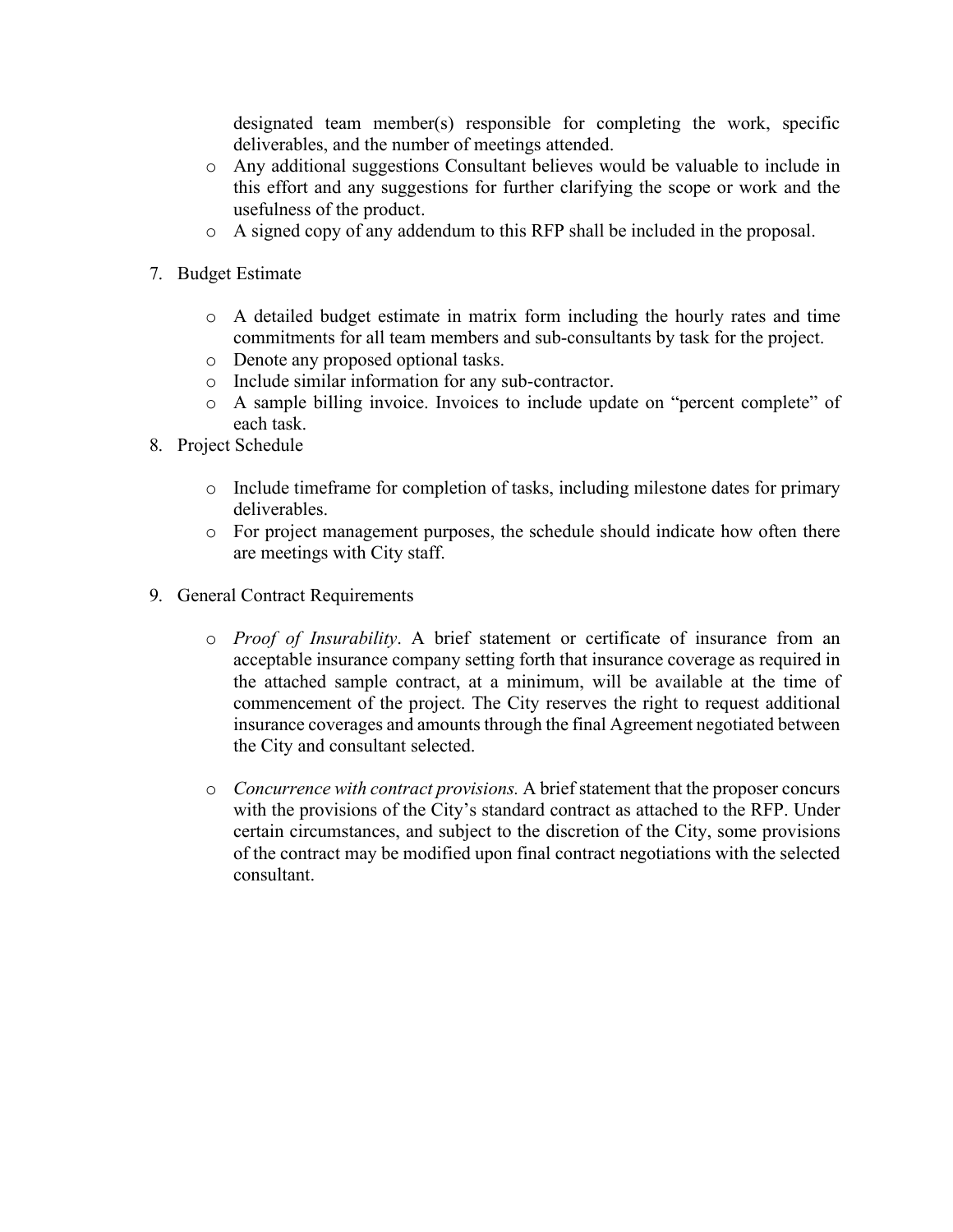## **EVALUATION CRITERIA**

| <b>Evaluation Criteria</b>                                                   | Points |
|------------------------------------------------------------------------------|--------|
| Demonstrated project understanding and scope of work and Consultant's        | 25     |
| proposed methodology and familiarity with applicable practices and           |        |
| methodologies for the proposed work                                          |        |
| Firm qualifications and demonstrated past experience, performance, and       | 25     |
| ability of to deliver high quality work for relevant projects of similar     |        |
| complexity in diverse, rural/urban communities                               |        |
| Team member qualifications and experience: adequate technical resources      | 20     |
| for completion of the scope of work within the proposed time schedule;       |        |
| demonstrated qualification of the project leader and assurance of his or her |        |
| principal involvement in the project through completion.                     |        |
| Track record of delivering projects on time and within budget. Track         | 15     |
| record for meeting scheduled milestone dates, cost control, and              |        |
| quality of performance in previous contracts. Demonstrated staffing          |        |
| capacity to complete the project on time.                                    |        |
| References from previous clients                                             | 10     |
| Completeness of response, adherence to the requested format, and quality     | 5      |
| of submittal                                                                 |        |

## **PROPOSAL SUBMITTAL**

Proposal shall be submitted electronically, via email attachments or links, to:

Jonathan Moore, Senior Planner Email: [jonathanm@ci.salinas.ca.us](mailto:jonathanm@ci.salinas.ca.us)

All submittals shall be received at the City Community Development Department no later than Monday June 6, 2022, by 5 PM.

In addition to name and address of Consultant, include name, title, e-mail address, and telephone number of individuals within the firm authorized to commit firm to a contract, and, if other than person named above, the same information for the individual the City should contact with questions regarding Proposal.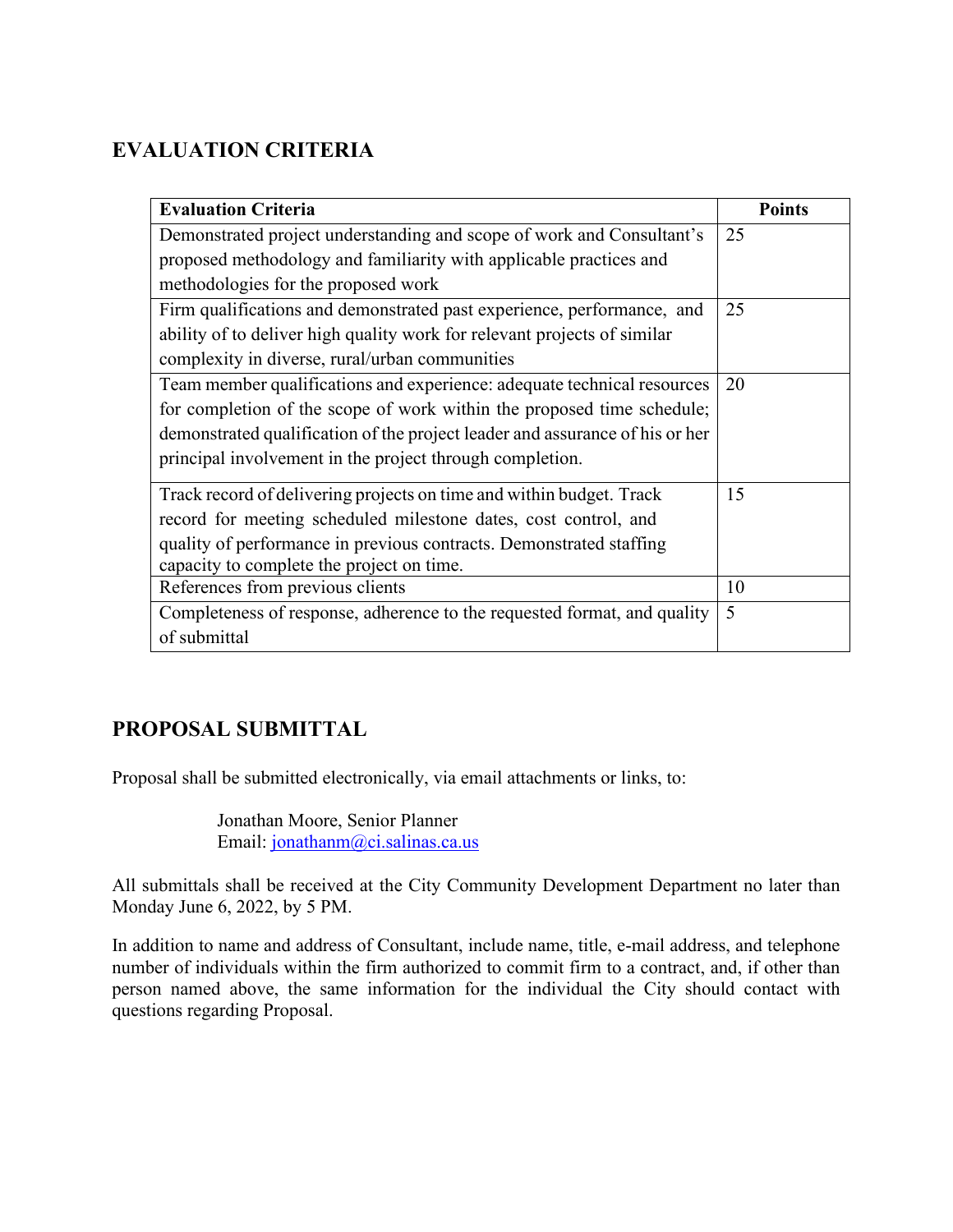## **INQUIRIES**

Any questions regarding this RFP may be emailed to jonathanm  $(a)$ ci.salinas.ca.us by Monday, April 11**.** All submitted questions and responses will be posted on the City [website](https://www.cityofsalinas.org/our-city-services/finance/bid-requests-rfps) as an addenda one week after the close of the question period. No questions regarding this RFP will be answered over the phone. Proposers that contact City personnel or City Council members after the City releases the RFP shall be disqualified. All addenda shall become part of this RFP. A signed copy of any addendum shall be included in the proposal.

## **CITY PROCESS**

City staff from the Community Development Department will review and evaluate the submitted proposals, according to the stated evaluation criteria. Should two or more proposals be closely ranked, staff may invite those firms for an interview in order to make the selection. The top firm will be recommended to the City Manager for approval to award a professional services contract. Or, depending on the size of the contract, it may be awarded by the City Council. The staff recommendation will be based upon the quality of the proposal, including the experience of the proposed project team, project manager, and experience conducting similar type of work. Staff may contact other agencies for feedback concerning previous work. The City reserves the right to reject all proposals, or to opt to negotiate a revised proposal with any one of the proposing firms.

## **CONDITIONS AND RESPONSIBILITIES OF REQUEST**

1. **General Conditions**. The City of Salinas reserves the right to (1) reject any or all responses, (2) postpone award of the contract for a period not to exceed sixty (60) days from the date replies are due, (3) waive informalities in the responses, and (4) take whatever action or make whatever decision it determines to be in the best interest of the City. All proposals will remain in effect and legally binding for at least sixty (60) days from the date of submission. A contract agreement shall not be binding or valid with the City unless and until it is executed by authorized representatives of the City and of the Selected Consultant.

The City reserves the right to request additional information from any and all prospective firms as deemed necessary by the City in order to evaluate the proposals.  This process may not be used, however, as an opportunity to submit missing documentation or to make substantive revisions to the original proposal.

A prospective firm may withdraw their proposal at any time prior to the date and the time which is set forth herein as the deadline for submittal of proposals.

2. **Liability of Costs and Responsibility**. Each prospective firm submitting a proposal in response to this Request for Proposals agrees that the preparation of all materials and presentation for submittal to the City is at the prospective firm's sole cost and expense, and the City will not, under any circumstances, be responsible for any costs or expenses incurred by a prospective firm.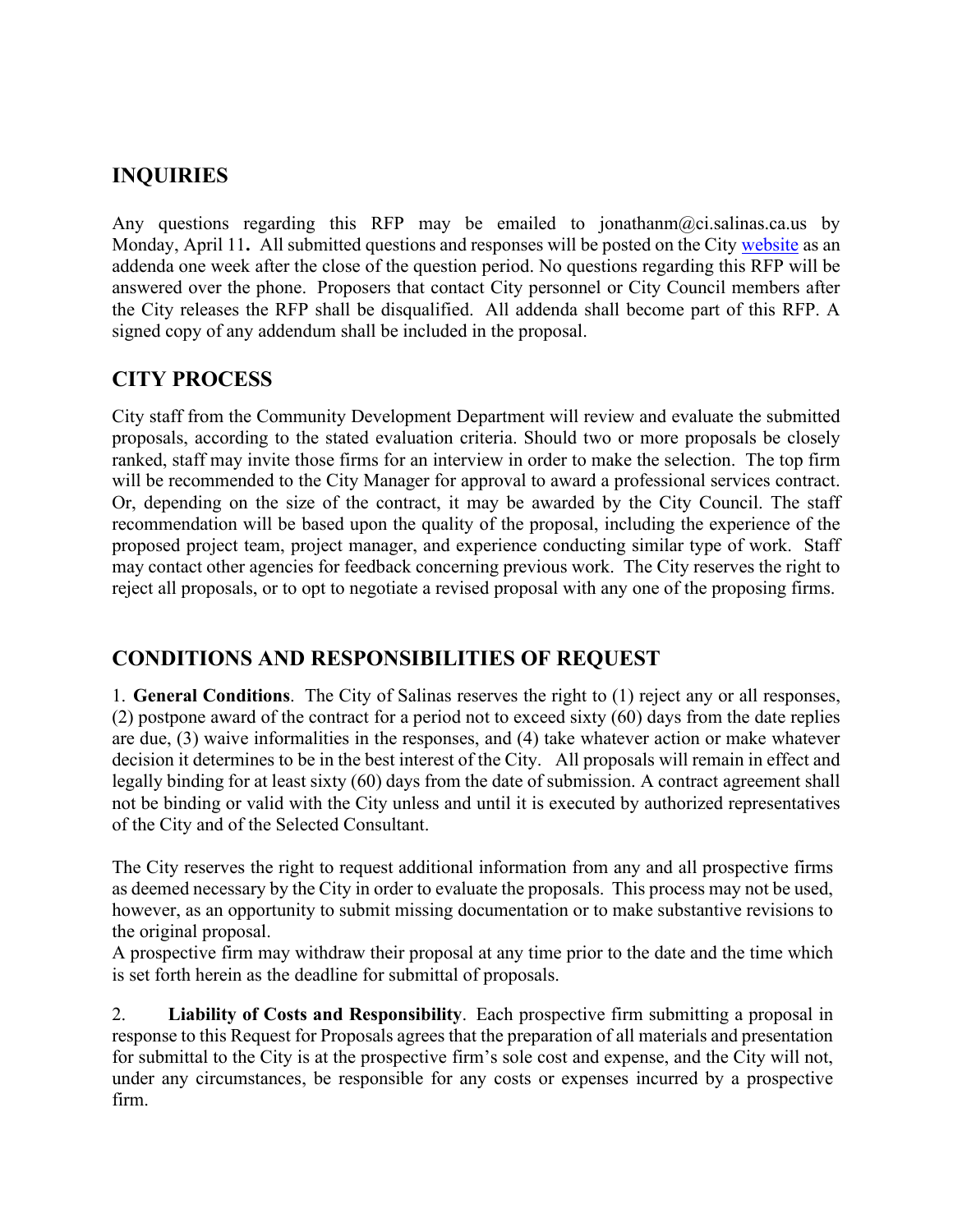Prospective firms are responsible for making necessary investigations and examination of records.  Failure to do so will not act to relieve any condition of the proposed agreement or the requirements set out in this RFP.  It is mutually understood and agreed that the submission of a proposal shall be considered conclusive evidence that the prospective firm has made such examinations and investigations.  No request for modification of a proposal shall be considered after its submission on the grounds that the prospective firm was not fully informed as to any fact or condition.

The selected consultant shall be required to assume responsibility for all services offered in the proposal whether or not they possess them within their organization. The selected consultant will be the sole point of contact with regard to contractual matters, including payment of any and all charges resulting from the contract.

3. **Standard Agreement**. A sample professional services agreement is attached for the proponent's reference. It is the responsibility of the prospective consultant to be familiar with and accept the terms of this standard contract. In some instances, contract provisions can be modified after review and approval of the City during final contract negotiations. Overall, however, the provisions in this contract are those preferred by the City for the engagement of consulting services relating to this RFP. If any of the terms and conditions contained in the standard agreement are not agreeable, these should be identified specifically, otherwise it will be assumed that the Consultant is willing to enter into the agreement as it is written. Failure to identify contractual issues can be a basis for City to disqualify a consultant.

4. **Insurance**. Consultant shall, throughout the duration of project, maintain comprehensive general liability and property insurance covering all operations of Consultant, its agents and employees, performed in connection with the project in the amounts and in the types of coverages shown in the sample professional services agreement.

5. **Non-Discrimination/Non-Preferential Treatment.** The successful Consultant shall not discriminate, in any way, against any person on the basis of race, sex, color, age, religion, sexual orientation, actual or perceived gender identity, disability, ethnicity, or national origin, in connection with or related to the performance of City contracts.

6. **Rights to Submitted Materials.** All proposals and related correspondence, reports, charges, schedules, exhibits and other documentation submitted with the proposal (electronically or physically) will become the property of the City and a matter of public record. All documents submitted in response to this RFP will be subject to disclosure if requested by a member of the public. There are a very limited number of narrow exceptions to these disclosure requirements. Any information that a prospective consultant considers confidential, the disclosure of which would be an unwarranted invasion of personal privacy, should be submitted in a sealed envelope marked "CONFIDENTIAL; NOT PUBLIC RECORDS." During the selection process, the City will keep such information confidential and will not disclose it except as may be required under applicable law, including the California Public Records Act. This means that, depending on the nature or timing of the request, or future court decisions, that information may not remain private and may be publicly disclosed. Once the selection process is completed, the City will return this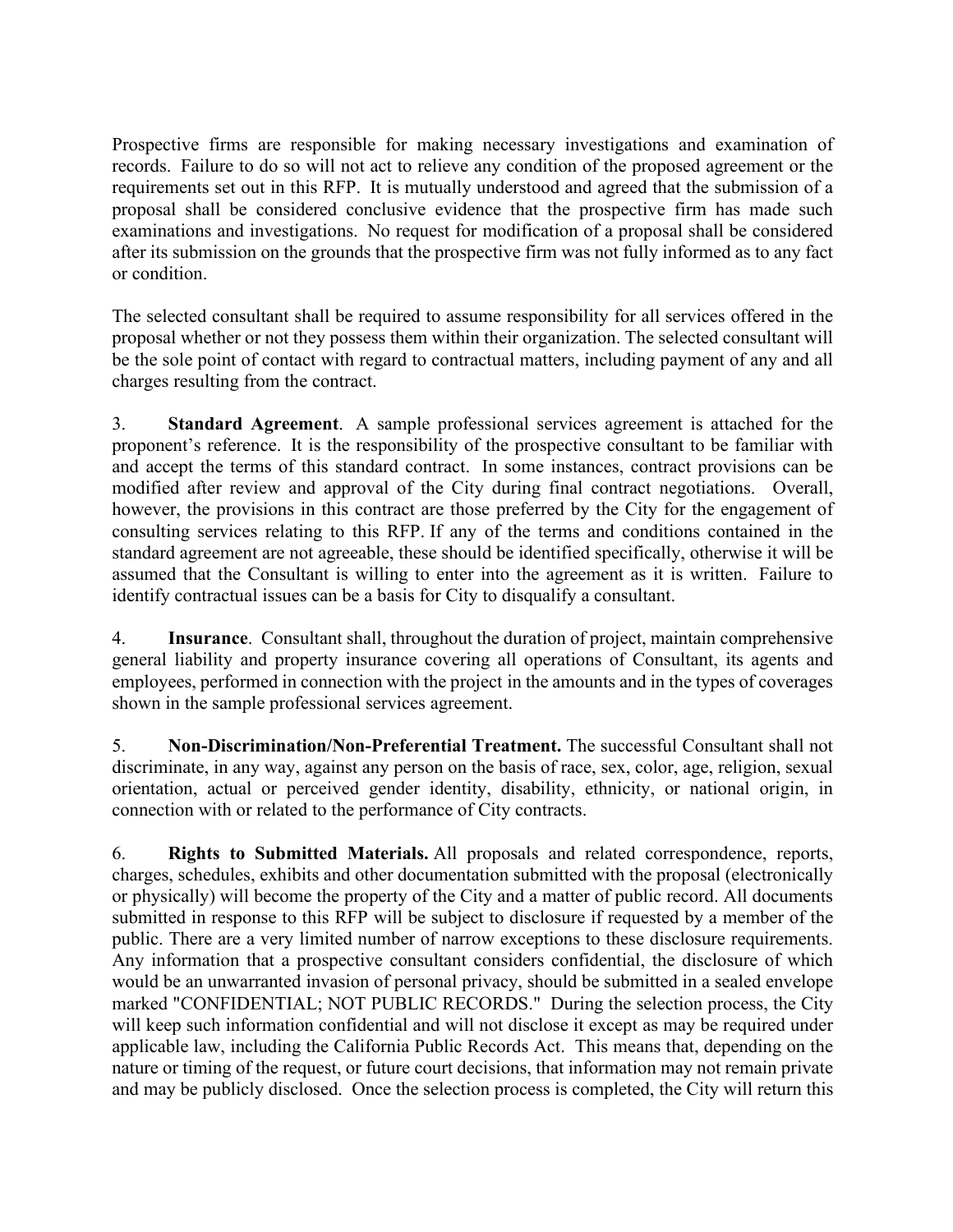information to the Consultant if not selected. Budgets and cost proposals submitted by proposers shall not be considered confidential or proprietary and may be subject to disclosure.

7. **Prohibition of Gifts.** City staff and officials are subject to several legal and policy limitations regarding receipt of gifts from persons, firms, or corporations either engaged in business with the Agency, or proposing to do business with the City. The offering of any illegal gift shall be grounds to disqualify a Consultant. To avoid even the appearance of impropriety, Proponents and Selected Consultant should not offer any gifts or souvenirs, even of minimal value, to City officers or employees.

## **ATTACHMENTS**

1. Professional Services Agreement template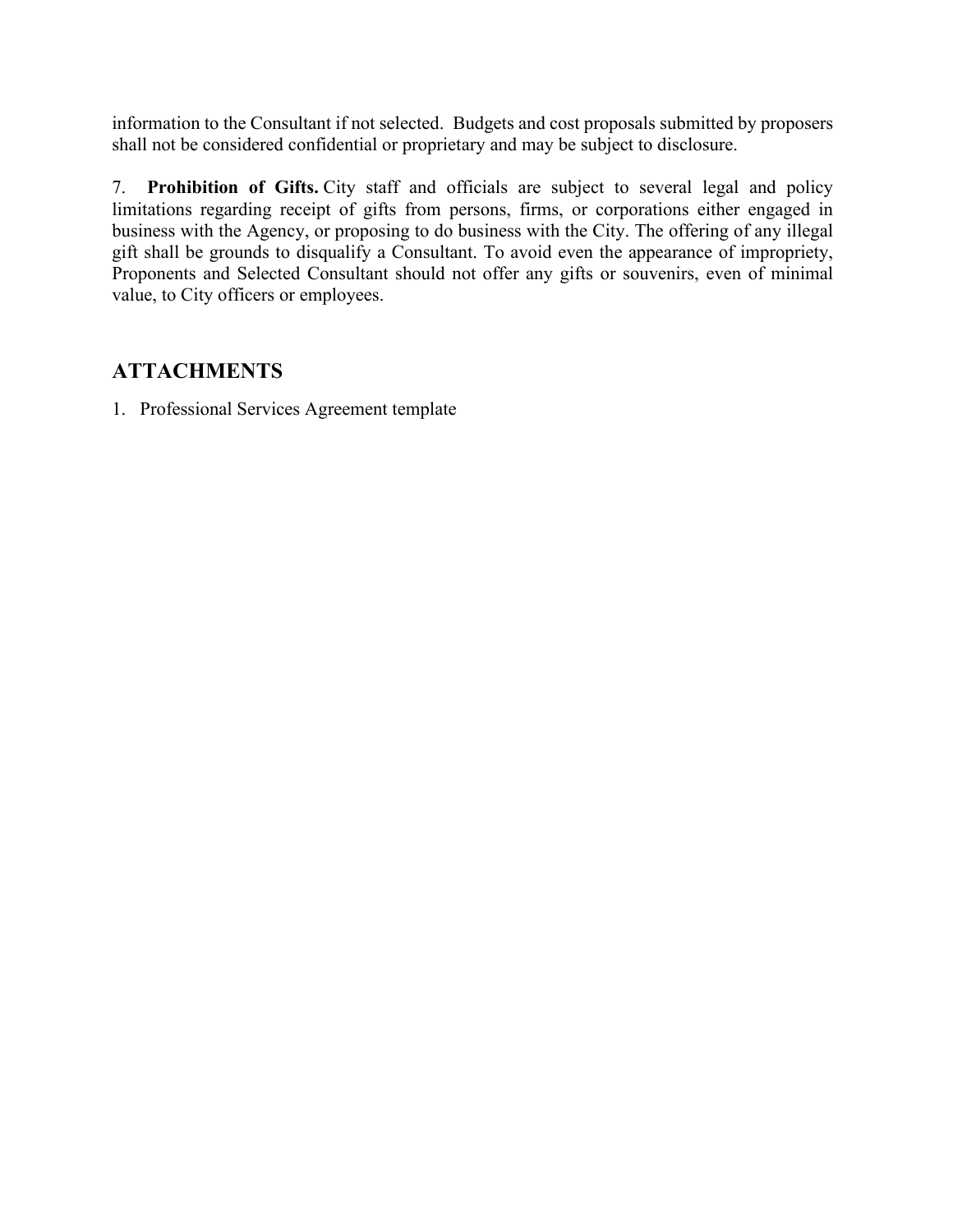# AGREEMENT FOR PROFESSIONAL SERVICES **BETWEEN** THE CITY OF SALINAS AND

## **AGREEMENT FOR PROFESSIONAL SERVICES BETWEEN THE CITY OF SALINAS AND [EXACT LEGAL NAME]**

This Agreement for Professional Services (the "Agreement" and/or "Contract") is made and entered into this \_\_\_\_ day of \_\_\_\_\_\_, 201\_, between the **City of Salinas**, a California Charter city and municipal corporation (hereinafter "City"), and **[EXACT LEGAL NAME]**, a [California corporation/limited liability company/dba/etc.] (hereinafter "Consultant").

#### RECITALS

**WHEREAS**, Consultant represents that he, she, or it is specially trained, experienced, and competent to perform the special services which will be required by this Agreement; and

**WHEREAS**, Consultant is willing to render such professional services, as hereinafter defined, on the following terms and conditions.

**NOW, THEREFORE**, City and Consultant agree as follows: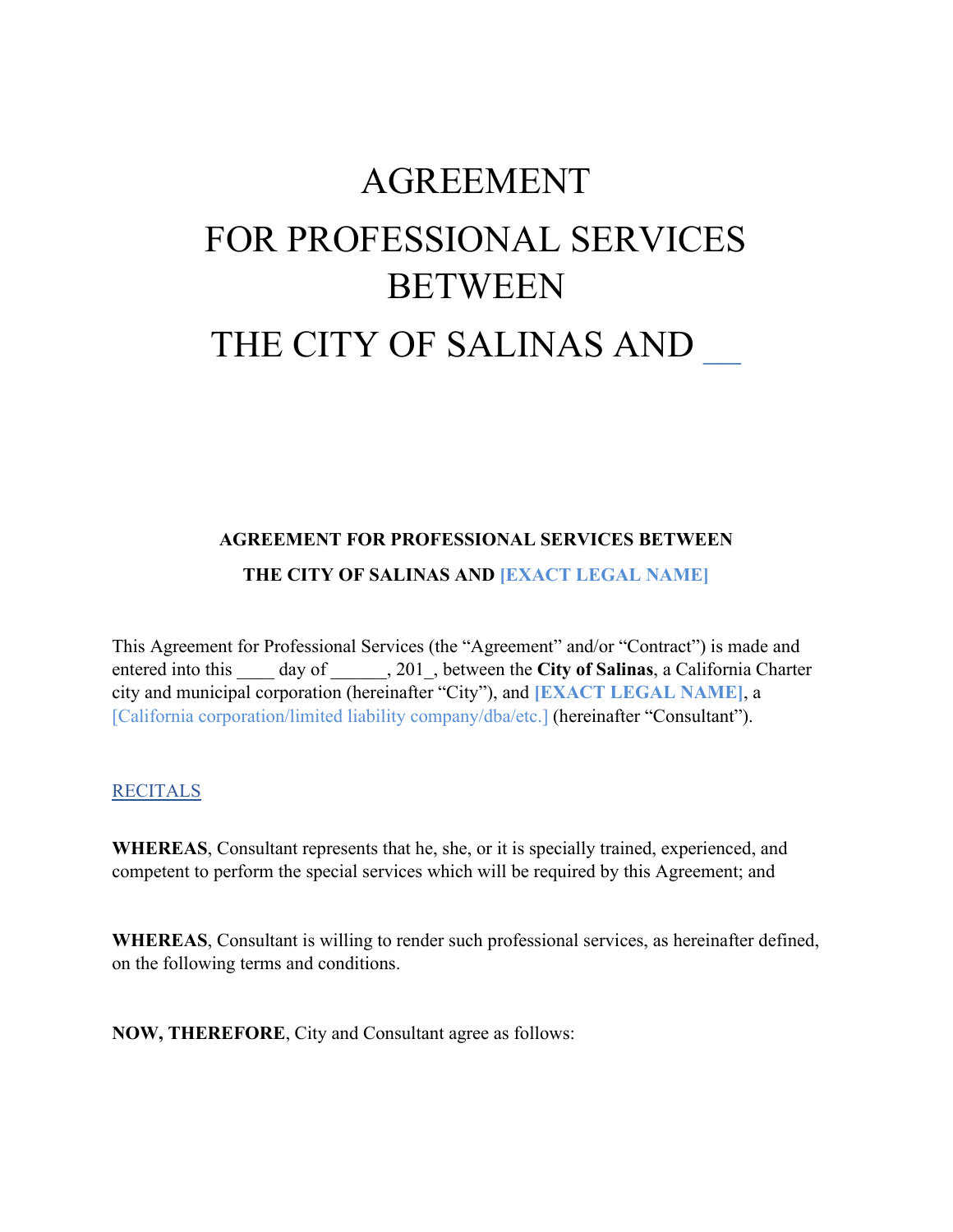#### TERMS

**1. Scope of Service.** The project contemplated and the scope of Consultant's services are described in **Exhibit B**, attached hereto and incorporated herein by reference.

**2. Term; Completion Schedule.** This Agreement shall commence on [XXX], and shall terminate on  $[**XXX**]$ , unless extended in writing by either party upon (30) days written notice. This Agreement may be extended only upon mutual written consent of the parties, and may be terminated only pursuant to the terms of this Agreement.

**3. Compensation.** City hereby agrees to pay Consultant for services rendered the City pursuant to this Agreement on a time and materials basis according to the rates of compensation of [or as set forth in **Exhibit B]**. The total amount of compensation to be paid under this Agreement shall not exceed **\_\_\_**

**4. Billing.** Consultant shall submit to City an itemized invoice, prepared in a form satisfactory to City, describing its services and costs for the period covered by the invoice. Except as specifically authorized by City, Consultant shall not bill City for duplicate services performed by more than one person. Consultant's bills shall include the following information to which such services cost or pertain:

- 1. A brief description of services performed;
- 2. The date the services were performed;
- 3. The number of hours spent and by whom;
- 4. A brief description of any costs incurred; and
- 5. The Consultant's signature.

Any such invoices shall be in full accord with any and all applicable provisions of this Agreement.

City shall make payment on each such invoice within thirty (30) days of receipt; provided, however, that if Consultant submits an invoice which is incorrect, incomplete, or not in accord with the provisions of this Agreement, City shall not be obligated to process any payment to Consultant until thirty (30) days after a correct and complying invoice has been submitted by Consultant. The City shall process undisputed portion immediately.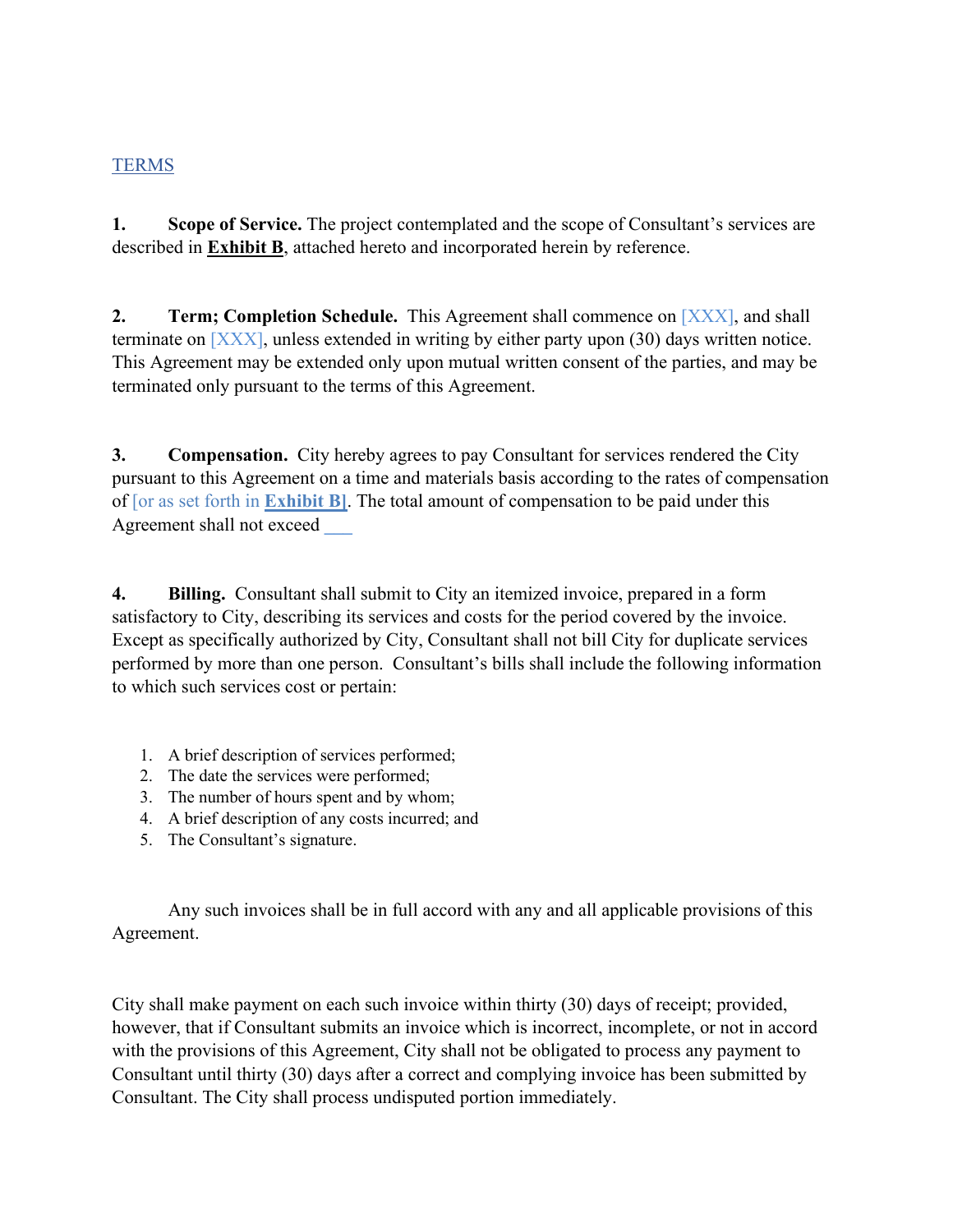**5. Meet & Confer.** Consultant agrees to meet and confer with City or its agents or employees with regard to services as set forth herein as may be required by the City to ensure timely and adequate performance of the Agreement.

**6. Additional Copies.** If City requires additional copies of reports, or any other material which Consultant is required to furnish as part of the services under this Agreement, Consultant shall provide such additional copies as are requested, and City shall compensate Consultant for the actual costs related to the production of such copies by Consultant.

**7. Responsibility of Consultant.** By executing this Agreement, Consultant agrees that the services to be provided and work to be performed under this Agreement shall be performed in a fully competent manner. By executing this Agreement, Consultant further agrees and represents to City that the Consultant possesses, or shall arrange to secure from others, all of the necessary professional capabilities, experience, resources, and facilities necessary to provide the City the services contemplated under this Agreement and that City relies upon the professional skills of Consultant to do and perform Consultant's work. Consultant further agrees and represents that Consultant shall follow the current, generally accepted practices in this area to the profession to make findings, render opinions, prepare factual presentations, and provide professional advice and recommendations regarding the projects for which the services are rendered under this Agreement.

**8. Responsibility of City.** To the extent appropriate to the projects to be completed by Consultant pursuant to this Agreement, City shall:

**(A) Assist Consultant by placing at its disposal all available information pertinent to the projects, including but not limited to, previous reports and any other data relative to the projects. Nothing contained herein shall obligate City to incur any expense in connection with completion of studies or acquisition of information not otherwise in the possession of City.**

**(B) Examine all studies, reports, sketches, drawings, specifications, proposals, and other documents presented by Consultant, and render verbally or in writing as may be appropriate, decisions pertaining thereto within a reasonable time so as not to delay the services of Consultant.**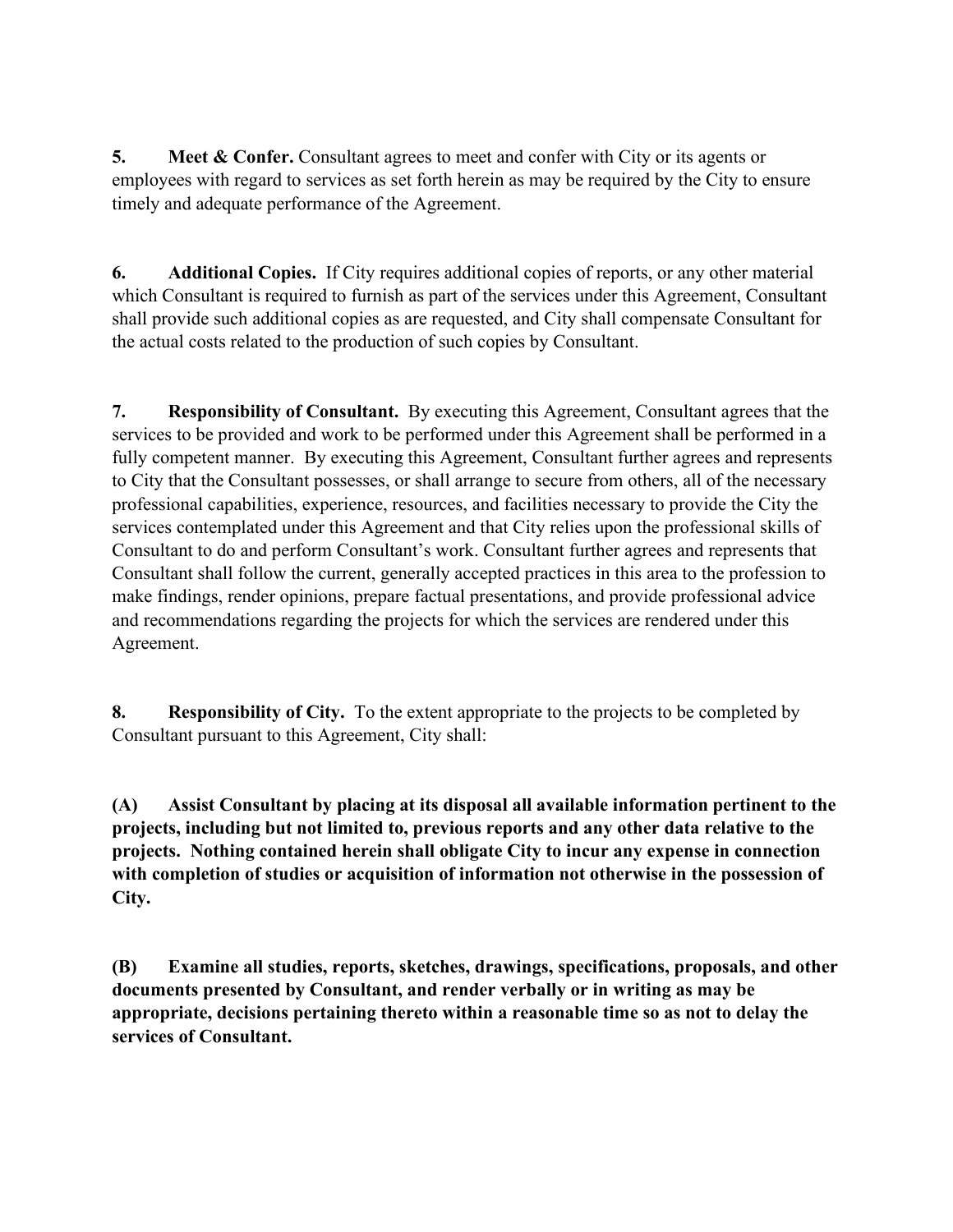**(C) Steve Carrigan, City Manager, or his designee, shall act as City's representative with respect to the work to be performed under this Agreement. Such person shall have the complete authority to transmit instructions, receive information, interpret and define City's policies and decisions with respect to materials, equipment, elements, and systems pertinent to Consultant's services. City may unilaterally change its representative upon notice to the Consultant.**

**(D) Give prompt written notice to Consultant whenever City observes or otherwise becomes aware of any defect in a project.**

**9. Acceptance of Work Not a Release. Acceptance by the City of the work to be performed under this Agreement does not operate as a release of Consultant from professional responsibility for the work performed.**

10. Indemnification and Hold Harmless.

Consultant shall defend, indemnify, and hold harmless the City and its officers, officials, employees, volunteers, and agents from and against any and all liability, loss, damage, expense, costs (including without limitation costs and fees of litigation) of every nature arising out of or in connection with Consultant's performance of work hereunder, including the performance of work of any of Consultant's subcontractors or agents, or Consultant's failure to comply with any of its obligations contained in the agreement, except such loss or damage which was caused by the sole negligence or willful misconduct of the City.

**11. Insurance.** Consultant shall procure and maintain for the duration of this Agreement insurance meeting the requirements specified in **Exhibit A** hereto.

**12. Access to Records.** Consultant shall maintain all preparatory books, records, documents, accounting ledgers, and similar materials including but not limited to calculation and survey notes relating to work performed for the City under this Agreement on file for at least three (3) years following the date of final payment to Consultant by City. Any duly authorized representative(s) of City shall have access to such records for the purpose of inspection, audit, and copying at reasonable times during Consultant's usual and customary business hours. Consultant shall provide proper facilities to City's representative(s) for such access and inspection.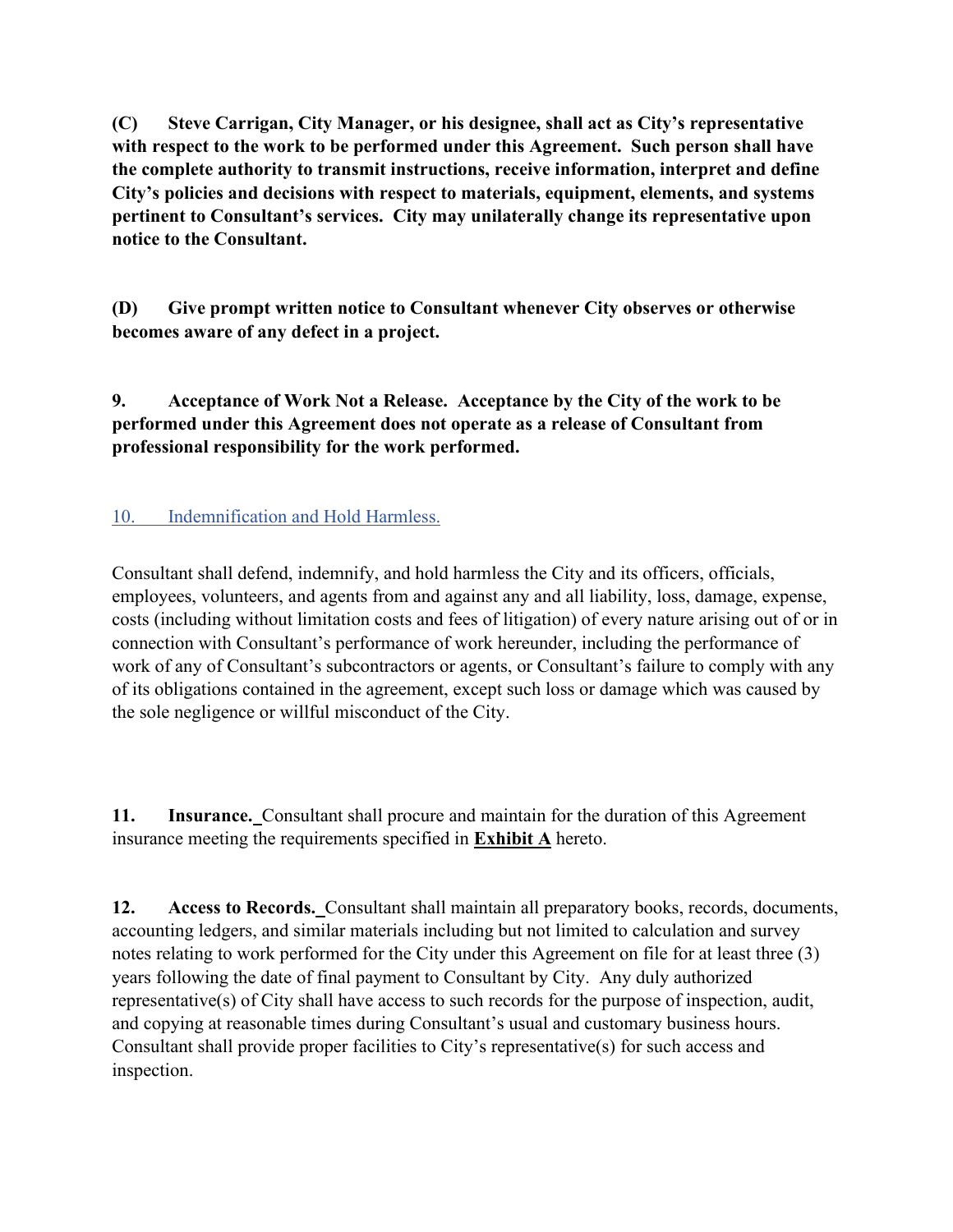**13. Non-Assignability.** It is recognized by the parties hereto that a substantial inducement to City for entering into this Agreement was, and is, the professional reputation and competence of Consultant. This Agreement is personal to Consultant and shall not be assigned by it without express written approval of the City.

**14. Changes to Scope of Work.** City may at any time, and upon a minimum of ten (10) days written notice, seek to modify the scope of services to be provided for any project to be completed under this Agreement. Consultant shall, upon receipt of said notice, determine the impact on both time and compensation of such change in scope and notify City in writing. Upon agreement between City and Consultant as to the extent of said impacts to time and compensation, an amendment to this Agreement shall be prepared describing such changes. Execution of the amendment by City and Consultant shall constitute the Consultant's notice to proceed with the changed scope.

**15. Ownership of Documents.** Title to all final documents, including drawings, specifications, data, reports, summaries, correspondence, photographs, computer software (if purchased on the City's behalf), video and audio tapes, software output, and any other materials with respect to work performed under this Agreement shall vest with City at such time as City has compensated Consultant, as provided herein, for the services rendered by Consultant in connection with which they were prepared. City agrees to hold harmless and indemnify the Consultant against all damages, claims, lawsuits, and losses of any kind including defense costs arising out of any use of said documents, drawings, and/or specifications on any other project without written authorization of the Consultant.

#### **16. Termination.**

- 1. City shall have the authority to terminate this Agreement, upon ten days written notice to Consultant, as follows:
	- 1. If in the City's opinion the conduct of the Consultant is such that the interest of the City may be impaired or prejudiced, or
	- 2. For any reason whatsoever.
- 2. Upon termination, Consultant shall be entitled to payment of such amount as fairly compensates Consultant for all work satisfactorily performed up to the date of termination based upon the Consultant's rates shown in **Exhibit B** and/or Section 3 of this Agreement, except that: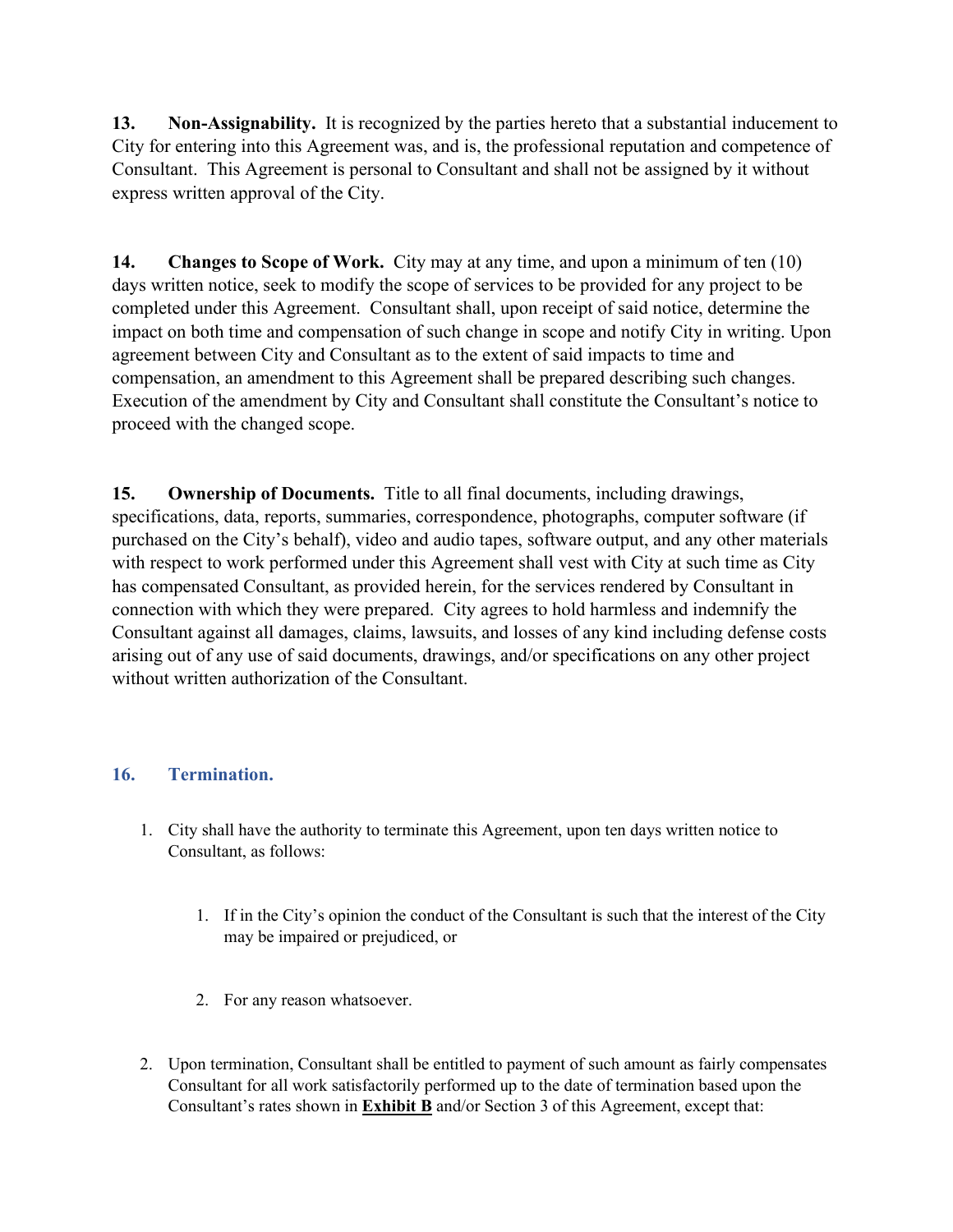- 1. In the event of termination by the City for Consultant's default, City shall deduct from the amount due Consultant the total amount of additional expenses incurred by City as a result of such default. Such deduction from amounts due Consultant are made to compensate City for its actual additional costs incurred in securing satisfactory performance of the terms of this Agreement, including but not limited to, costs of engaging another consultant(s) for such purposes. In the event that such additional expenses shall exceed amounts otherwise due and payable to Consultant hereunder, Consultant shall pay City the full amount of such expense.
- 3. In the event that this Agreement is terminated by City for any reason, Consultant shall:
	- 1. Upon receipt of written notice of such termination promptly cease all services on this project, unless otherwise directed by City; and
	- 2. Deliver to City all documents, data, reports, summaries, correspondence, photographs, computer software output, video and audio tapes, and any other materials provided to Consultant or prepared by or for Consultant or the City in connection with this Agreement. Such material is to be delivered to City in completed form; however, notwithstanding the provisions of Section 15 herein, City may condition payment for services rendered to the date of termination upon Consultant's delivery to the City of such material.
- 4. In the event that this Agreement is terminated by City for any reason, City is hereby expressly permitted to assume the projects and complete them by any means, including but not limited to, an agreement with another party.
- 5. The rights and remedy of the City and Consultant provided under this Section are not exclusive and are in addition to any other rights and remedies provided by law or appearing in any other section of this Agreement.

17. Compliance with Laws, Rules, and Regulations. Services performed by Consultant pursuant to this Agreement shall be performed in accordance and full compliance with all applicable federal, state, and City laws and any rules or regulations promulgated thereunder.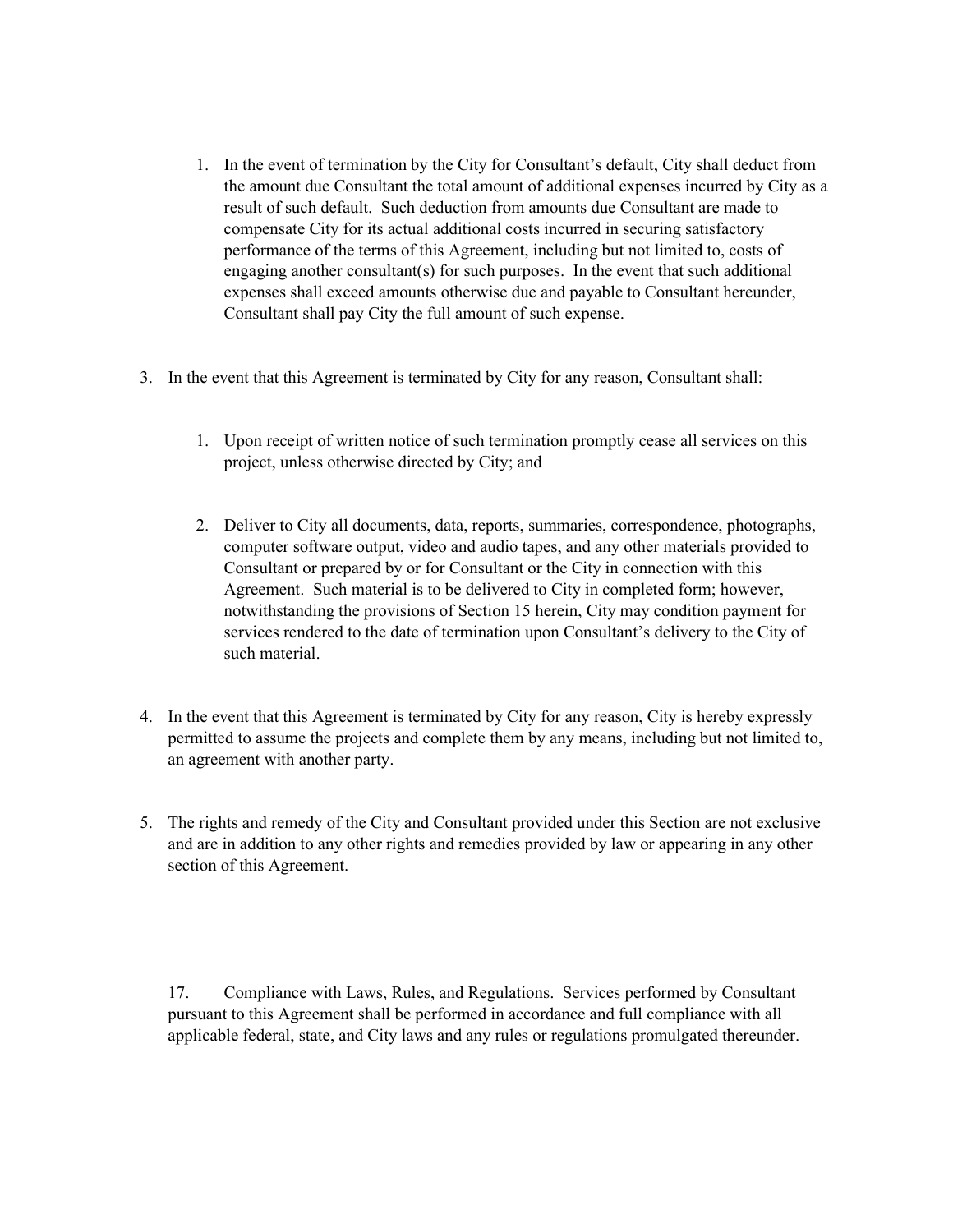18. Exhibits Incorporated. All exhibits referred to in this Agreement and attached to it are hereby incorporated in it by this reference. In the event there is a conflict between any of the terms of this Agreement and any of the terms of any exhibit to the Agreement, the terms of the Agreement shall control the respective duties and liabilities of the parties.

19. Independent Contractor. It is expressly understood and agreed by both parties that Consultant, while engaged in carrying out and complying with any of the terms and conditions of this Agreement, is an independent contractor and not an employee of the City. Consultant expressly warrants not to represent, at any time or in any manner, that Consultant is an employee or servant of the City.

20. Integration and Entire Agreement. This Agreement represents the entire understanding of City and Consultant as to those matters contained herein. No prior oral or written understanding shall be of any force or effect with respect to those matters contained herein. This Agreement may not be modified or altered except by amendment in writing signed by both parties.

21. Jurisdiction and Venue. This Agreement shall be governed by and construed in accordance with the laws of the State of California, County of Monterey, and City of Salinas. Jurisdiction of litigation arising from this Agreement shall be in the State of California, in the County of Monterey or in the appropriate federal court with jurisdiction over the matter.

22. Severability. If any part of this Agreement is found to be in conflict with applicable laws, such part shall be inoperative, null and void insofar as it is in conflict with said laws, but the remainder of the Agreement shall continue to be in full force and effect.

#### **23. Notices.**

#### **(A) Written notices to the City hereunder shall, until further notice by City, be addressed to:**

City Manager

City of Salinas

200 Lincoln Avenue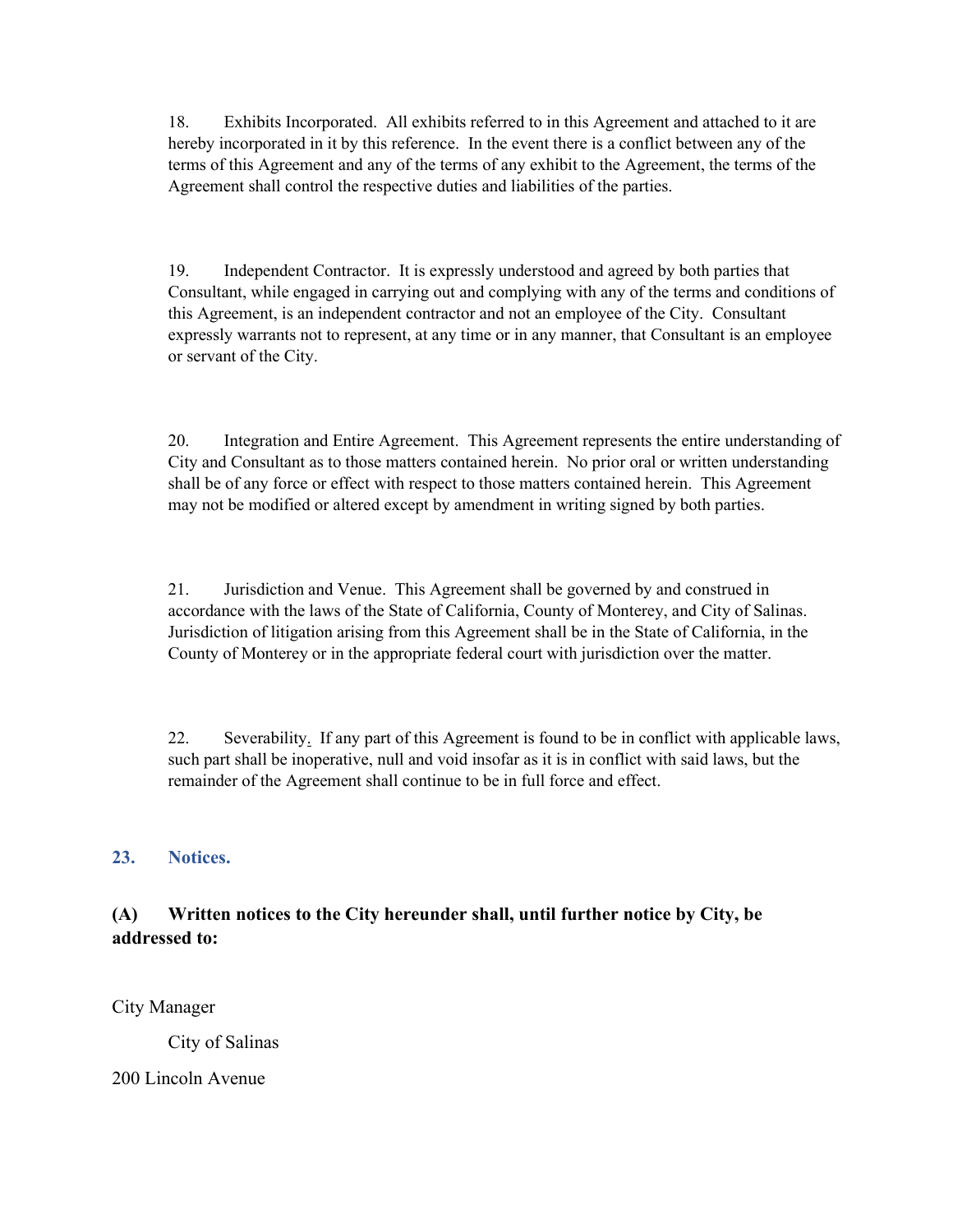Salinas, California 93901

With a copy to:

City Attorney City of Salinas 200 Lincoln Avenue Salinas, California 93901

#### **(B) Written notices to the Consultant shall, until further notice by the Consultant, be addressed to:**

[Contact Information for Consultant including Title, Address, Email, and Phone #]

**(C) The execution of any such notices by the City Manager shall be effective as to Consultant as if it were by resolution or order of the City Council, and Consultant shall not question the authority of the City Manager to execute any such notice.**

**(D) All such notices shall either be delivered personally to the other party's designee named above, or shall be deposited in the United States Mail, properly addressed as aforesaid, postage fully prepaid, and shall be effective the day following such deposit in the mail.**

**24. Nondiscrimination.** During the performance of this Agreement, Consultant shall not discriminate against any employee or applicant for employment because of race, color, religion, ancestry, creed, sex, national origin, familial status, sexual orientation, age (over 40 years) or disability. Consultant shall take affirmative action to ensure that applicants are employed, and that employees are treated during employment without regard to their race, color, religion, ancestry, creed, sex, national origin, familial status, sexual orientation, age (over 40 years) or disability.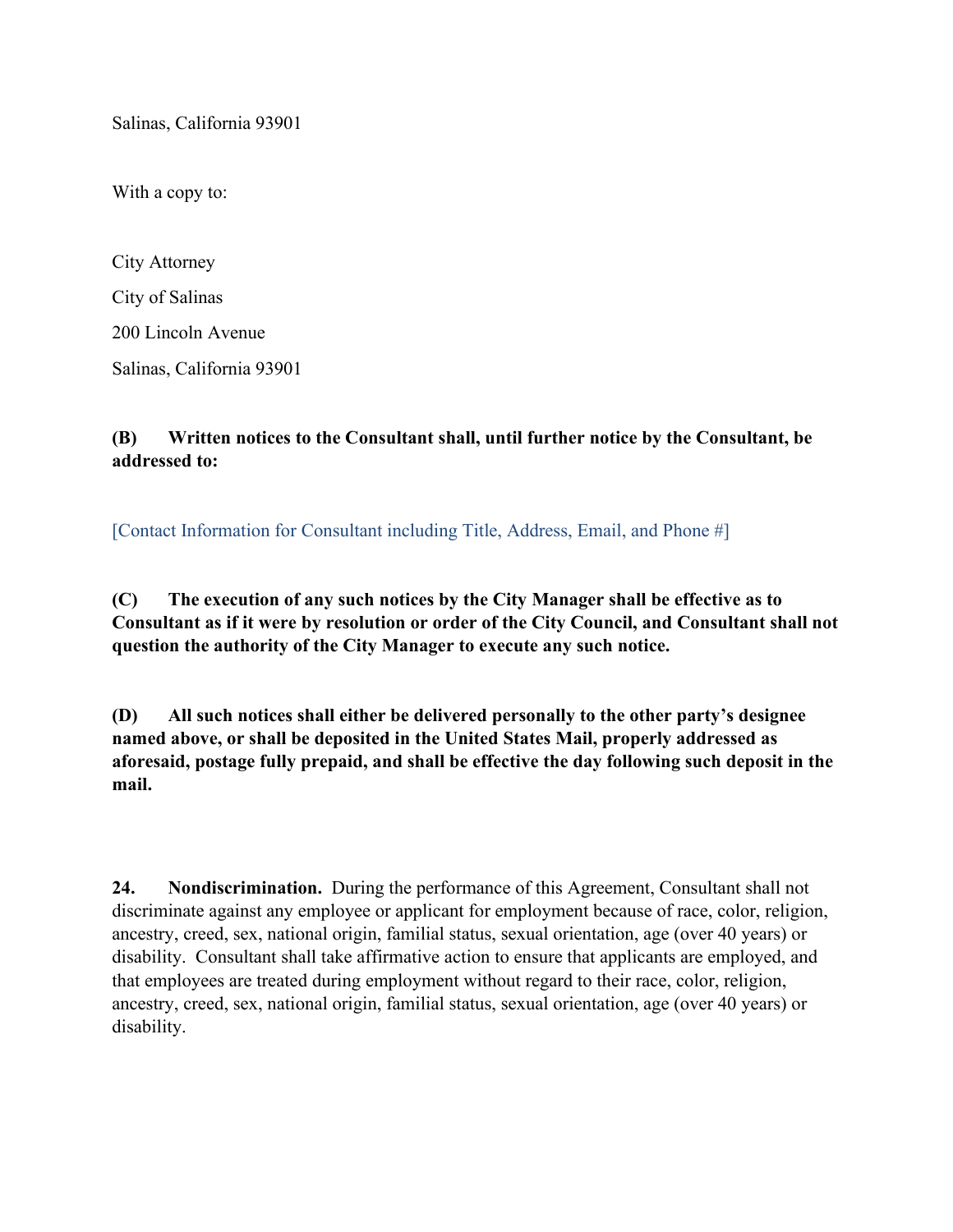**25. Conflict of Interest.** Consultant warrants and declares that it presently has no interest, and shall not acquire any interest, direct or indirect, financial or otherwise, in any manner or degree which will render the services required under the provisions of this Agreement a violation of any applicable local, state or federal law. Consultant further declares that, in the performance of this Agreement, no subcontractor or person having such an interest shall be employed. In the event that any conflict of interest should nevertheless hereinafter arise, Consultant shall promptly notify City of the existence of such conflict of interest so that City may determine whether to terminate this Agreement. Consultant further warrants its compliance with the Political Reform Act (Government Code section 81000 et seq.) and Salinas City Code Chapter 2A that apply to Consultant as the result of Consultant's performance of the work or services pursuant to the terms of this Agreement.

**26. Headings.** The section headings appearing herein shall not be deemed to govern, limit, modify, or in any manner affect the scope, meaning or intent of the provisions of this Agreement.

**27. Attorneys' Fees***.* In case suit shall be brought to interpret or to enforce this Agreement, or because of the breach of any other covenant or provision herein contained, the prevailing party in such action shall be entitled to recover their reasonable attorneys' fees in addition to such costs as may be allowed by the Court. City's attorneys' fees, if awarded, shall be calculated at the market rate.

**28. Non-Exclusive Agreement.** This Agreement is non-exclusive and both City and Consultant expressly reserves the right to contract with other entities for the same or similar services.

**29. Rights and Obligations Under Agreement.** By entering into this Agreement, the parties do not intend to create any obligations express or implied other than those set out herein; further, this Agreement shall not create any rights in any party not a signatory hereto.

**30. Licenses.** If a license of any kind, which term is intended to include evidence of registration, is required of Consultant, its representatives, agents or subcontractors by federal, state or local law, Consultant warrants that such license has been obtained, is valid and in good standing, and that any applicable bond posted in accordance with applicable laws and regulations.

**31. Counterparts.** This Agreement may be executed in one or more counterparts, each of which shall be deemed an original, but all of which together shall constitute a single agreement.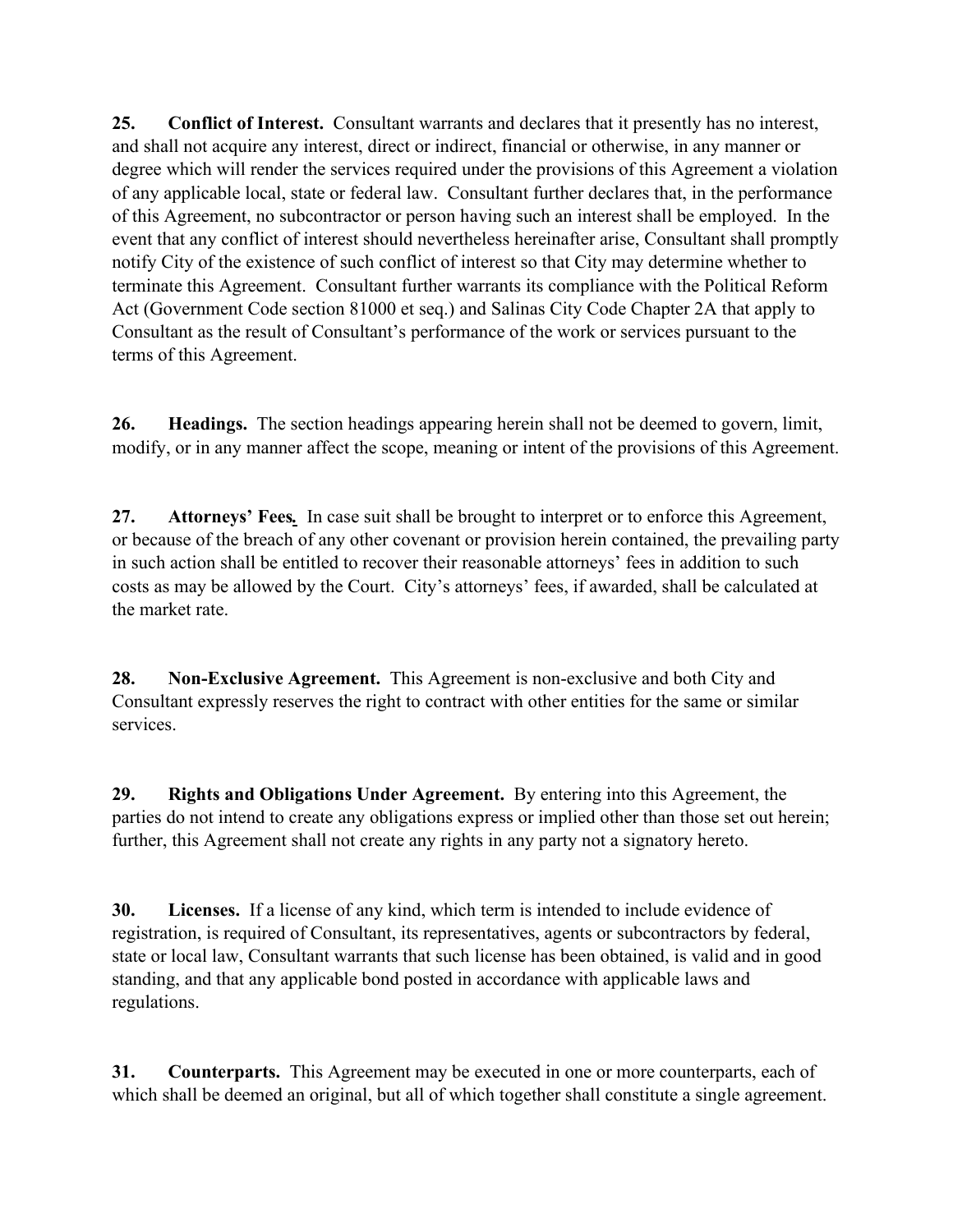**32. Legal Representation.** Each party affirms that it has been represented, if it so chose, by legal counsel of its own choosing regarding the preparation and the negotiation of this Agreement and the matters and claims set forth herein, and that each of them has read this Agreement and is fully aware of its contents and its legal effect. Neither party is relying on any statement of the other party outside the terms set forth in this Agreement as an inducement to enter into this Agreement.

**33. Joint Representation.** The language of all parts of this Agreement shall in all cases be construed as a whole, according to its fair meaning, and not strictly for or against any party. No presumptions or rules of interpretation based upon the identity of the party preparing or drafting the Agreement, or any part thereof, shall be applicable or invoked.

**34. Warranty of Authority.** Each party represents and warrants that it has the right, power, and authority to enter into this Agreement. Each party further represents and warrants that it has given any and all notices, and obtained any and all consents, powers, and authorities, necessary to permit it, and the persons entering into this Agreement for it, to enter into this Agreement.

**35. No Waiver of Rights.** Waiver of a breach or default under this Agreement shall not constitute a continuing waiver or a waiver of a subsequent breach of the same or any other provision of this Agreement. The failure to provide notice of any breach of this Agreement or failure to comply with any of the terms of this Agreement shall not constitute a waiver thereof. Failure on the part of either party to enforce any provision of this Agreement shall not be construed as a waiver of the right to compel enforcement of such provision or any other provision. A waiver by the City of any one or more of the conditions of performance under this Agreement shall not be construed as waiver(s) of any other condition of performance under this Agreement.

**IN WITNESS WHEREOF**, the parties hereto have made and executed this Agreement on the date first written above.

CITY OF SALINAS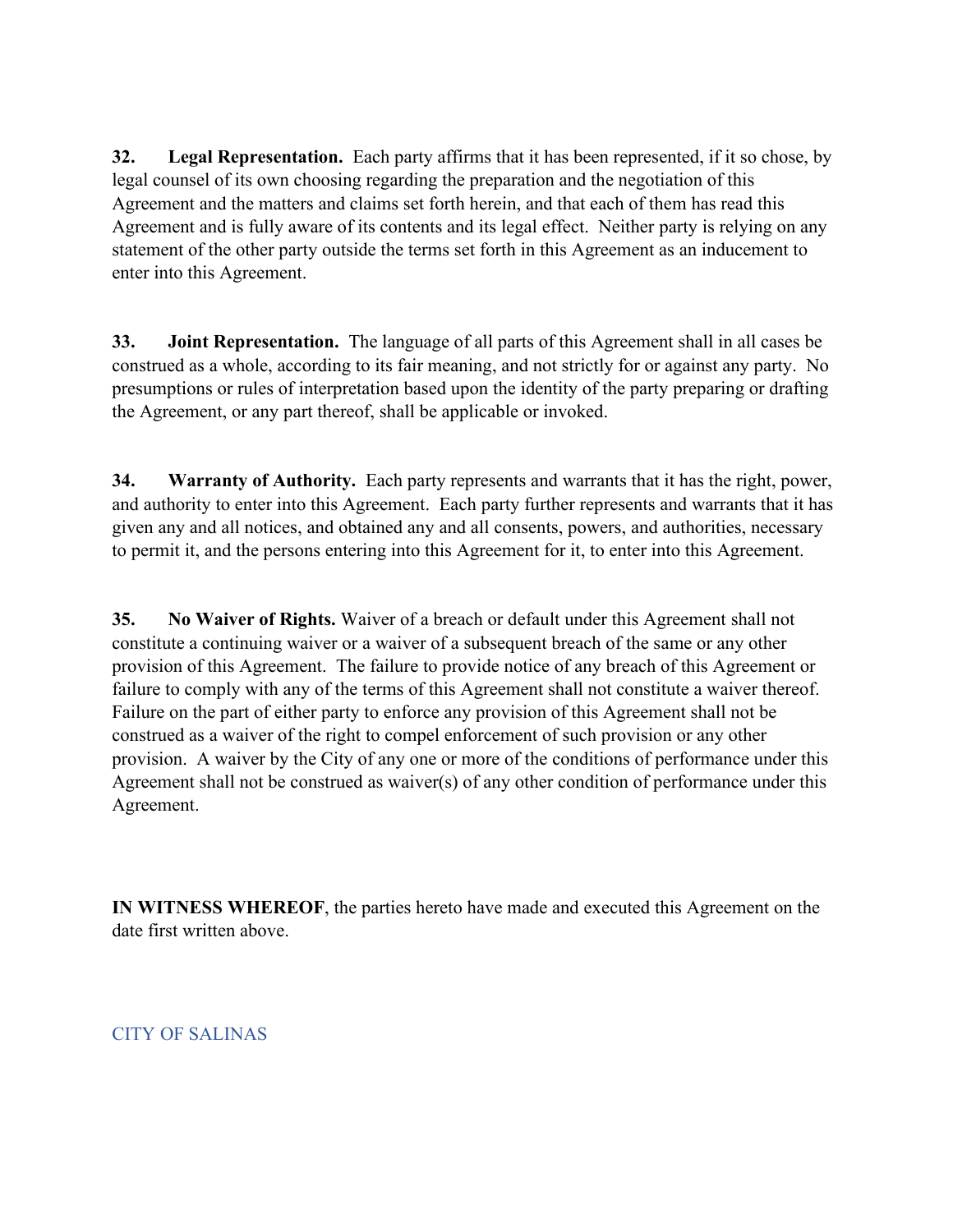Steve Carrigan

City Manager

APPROVED AS TO FORM:

 $\mathcal{L}_\mathcal{L}$  , which is a set of the set of the set of the set of the set of the set of the set of the set of the set of the set of the set of the set of the set of the set of the set of the set of the set of the set of

□ Christopher A. Callihan, City Attorney

 $\overline{\phantom{a}}$  , where  $\overline{\phantom{a}}$ 

CONSULTANT

By (Printed Name): \_\_\_\_\_\_\_\_\_\_\_\_\_\_\_\_\_\_\_

 $\overline{\phantom{a}}$  , where  $\overline{\phantom{a}}$  , where  $\overline{\phantom{a}}$  ,  $\overline{\phantom{a}}$  ,  $\overline{\phantom{a}}$  ,  $\overline{\phantom{a}}$  ,  $\overline{\phantom{a}}$  ,  $\overline{\phantom{a}}$  ,  $\overline{\phantom{a}}$  ,  $\overline{\phantom{a}}$  ,  $\overline{\phantom{a}}$  ,  $\overline{\phantom{a}}$  ,  $\overline{\phantom{a}}$  ,  $\overline{\phantom{a}}$  ,  $\overline{\phantom{a}}$  ,

Its (Title): -\_\_\_\_\_\_\_\_\_\_\_\_\_\_\_\_\_\_\_\_\_\_\_\_\_\_\_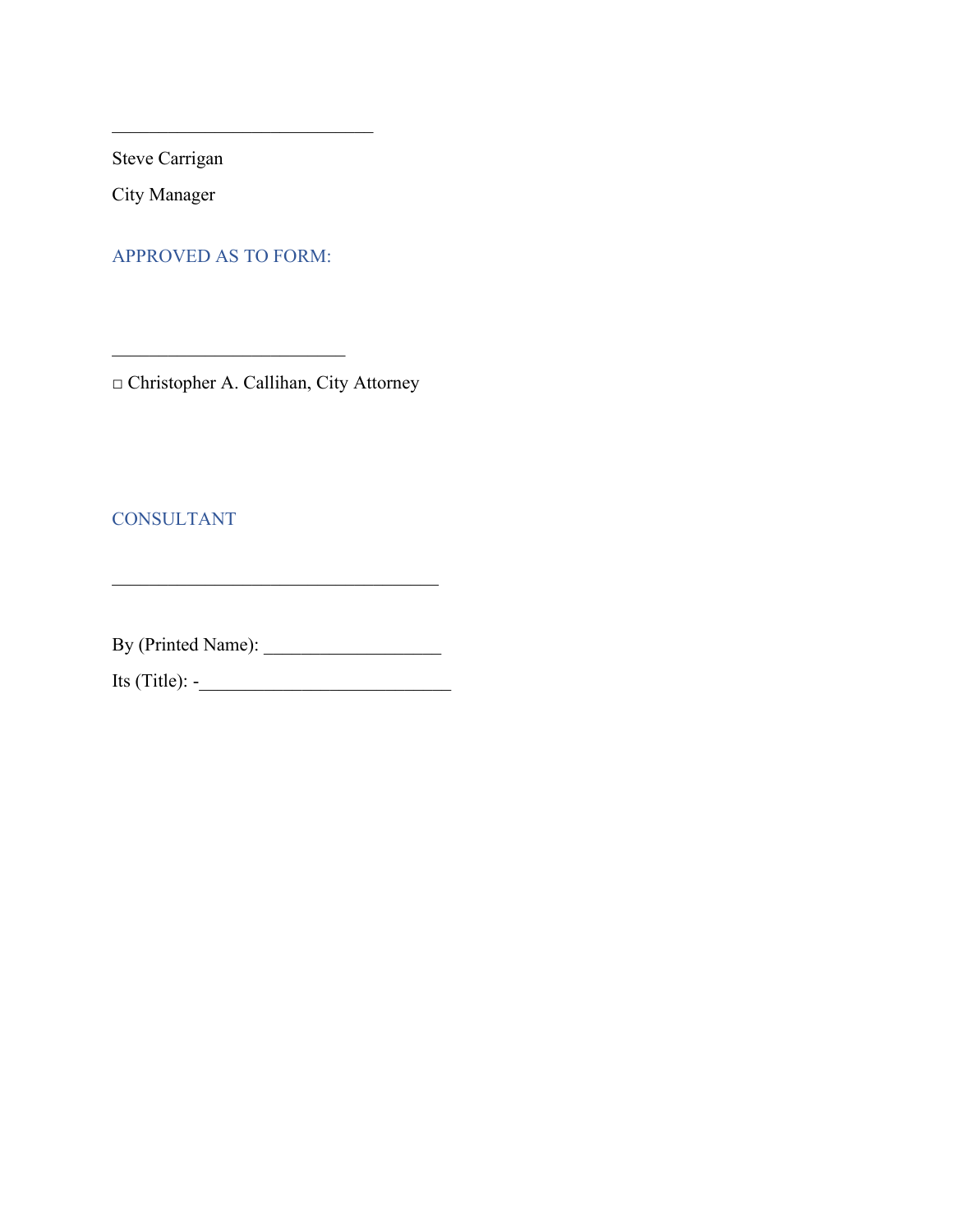Exhibit A- Insurance Requirements

#### **Insurance Requirements**

Consultant shall procure and maintain for the duration of the Agreement insurance against claims for injuries to persons or damage to property which may arise from or in connection with the performance of the work hereunder and the results of that work by the Consultant, his agents, representatives, employees, or subcontractors. With respect to General Liability and Professional Liability, coverage should be maintained for a minimum of five (5) years after Agreement completion.

#### **MINIMUM SCOPE AND LIMIT OF INSURANCE**

Coverage shall be at least as broad as:

- **1. Commercial General Liability** ("CGL"): Insurance Services Office Form ("ISO") CG 00 01 covering CGL on an occurrence basis, including products and completed operations, property damage, bodily injury, and personal & advertising injury with limits no less than **\$1,000,000** per occurrence. If a general aggregate limit applies, either the general aggregate limit shall apply separately to this project/location (ISO CG 25 03 or 25 04) or the general aggregate limit shall be twice the required occurrence limit.
- **2. Automobile Liability:** ISO Form CA 0001 covering any auto, or if Consultant has no owned autos, hired and non-owned, with limits no less than **\$1,000,000** per accident for bodily injury and property damage.
- **3. Workers' Compensation** insurance as required by the State of California, with Statutory Limits, and Employer's Liability Insurance with a limit of no less than **\$1,000,000** per accident for bodily injury or disease.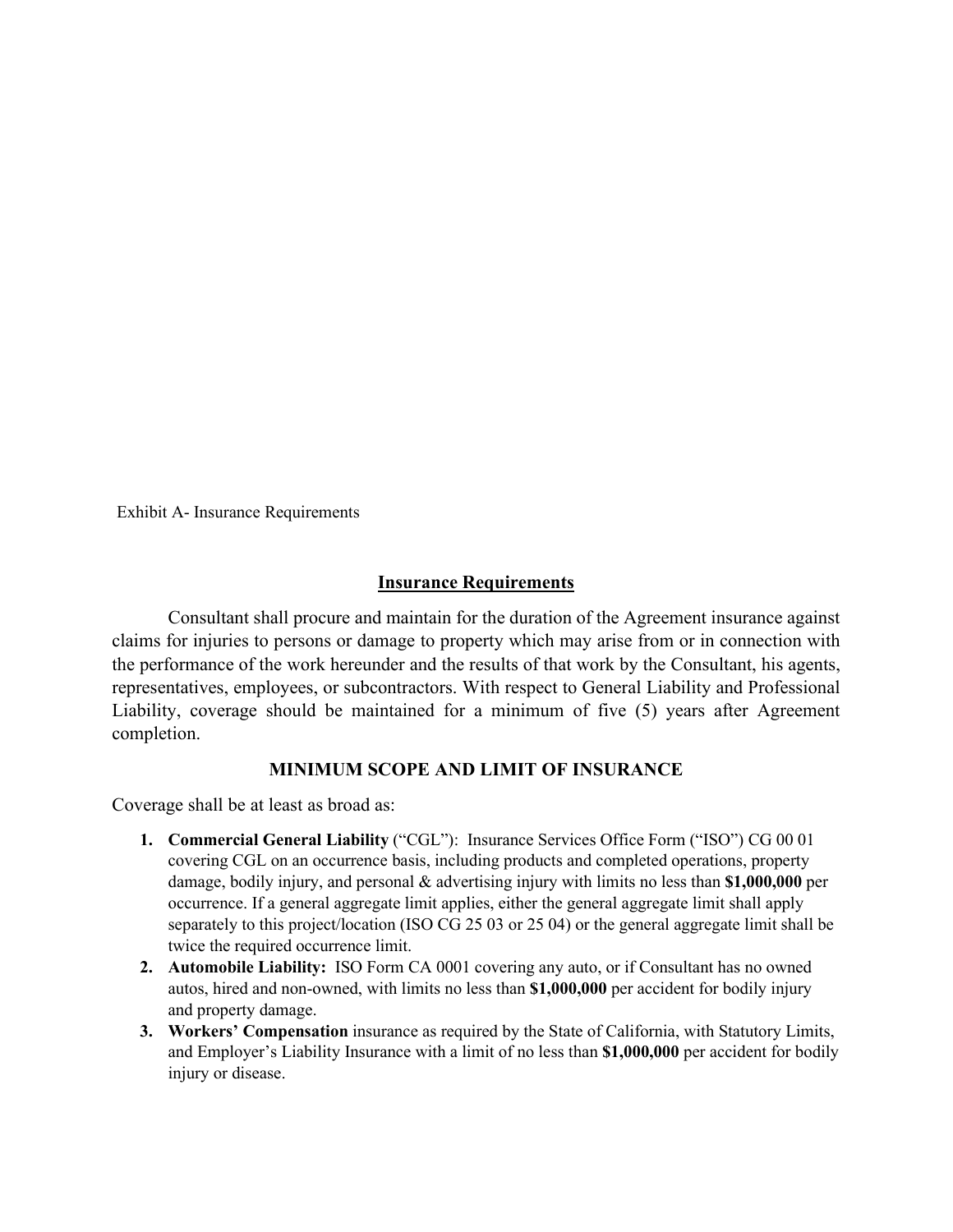**4. Professional Liability** (also known as Errors and Omissions) insurance appropriate to the work being performed, with limits no less than **\$1,000,000** per occurrence or claim, **\$2,000,000** aggregate per policy period of one year.

If the Consultant maintains broader coverage and/or higher limits than the minimums shown above, the City of Salinas requires and shall be entitled to the broader coverage and/or higher limits maintained by the Consultant. Any available insurance proceeds in excess of the specified minimum limits of insurance and coverage shall be available to the City.

#### **OTHER INSURANCE PROVISIONS**

#### **The insurance policies are to contain, or be endorsed to contain, the following provisions:**

#### *Additional Insured Status*

**The City of Salinas, its officers, officials, employees, and volunteers are to be covered as additional insureds** on the CGL policy with respect to liability arising out of work or operations performed by or on behalf of the Consultant including materials, parts, or equipment furnished in connection with such work or operations. General liability coverage can be provided in the form of an endorsement to the Consultant's insurance (at least as broad as ISO Form CG 20 10, CG 11 85, or **both** CG 20 10, CG 20 26, CG 20 33, or CG 20 38; **and** CG 20 37 forms if later revisions used).

#### *Primary Coverage*

For any claims related to this Agreement or the project described within this Agreement, the **Consultant's insurance coverage shall be primary coverage** at least as broad as ISO Form CG 20 01 04 13 as respects the City, its officers, officials, employees, and volunteers. Any insurance or self-insurance maintained by the City, its officers, officials, employees, or volunteers shall be excess of the Consultant's insurance and shall not contribute with it.

#### *Notice of Cancellation*

Each insurance policy required above shall provide that coverage shall not be canceled, except with notice to the City.

#### *Waiver of Subrogation*

Consultant hereby grants to City a waiver of any right to subrogation which any insurer of said Consultant may acquire against the City by virtue of the payment of any loss under such insurance. Consultant agrees to obtain any endorsement that may be necessary to affect this waiver of subrogation, but this provision applies regardless of whether or not the City has received a waiver of subrogation endorsement from the insurer.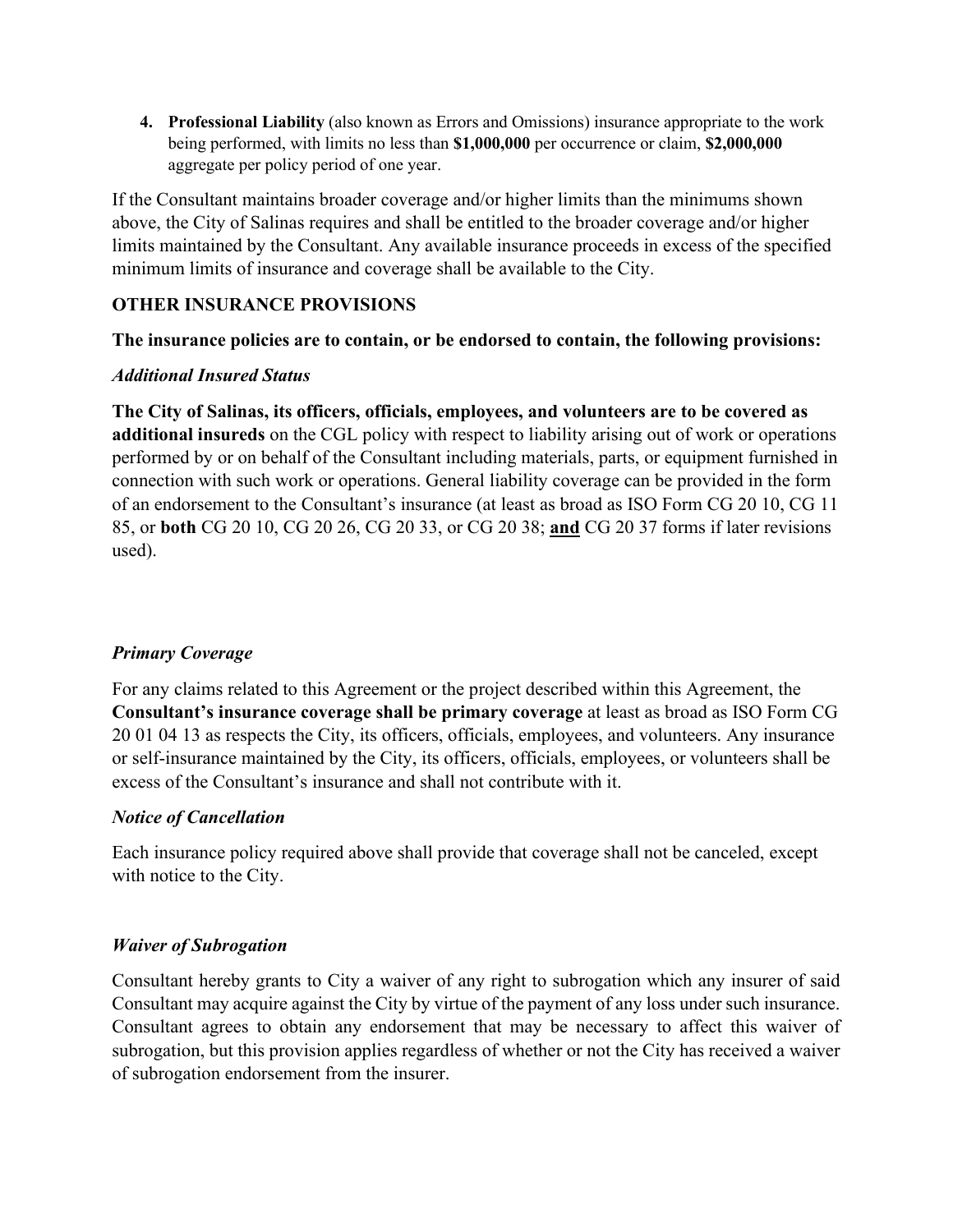The Workers' Compensation policy shall be endorsed with a waiver of subrogation in favor of the City of Salinas for all work performed by the Consultant, its employees, agents, and subcontractors.

#### *Self-Insured Retentions*

Self-insured retentions must be declared by Consultant to and approved by the City. At the option of the City, Consultant shall provide coverage to reduce or eliminate such self-insured retentions as respects the City, its officers, officials, employees, and volunteers; or the consultant shall provide evidence satisfactory to the City guaranteeing payment of losses and related investigations, claim administrations, and defense expenses. The policy language shall provide, or be endorsed to provide, that the self-insured retention may be satisfied by either the named insured or City.

#### *Acceptability of Insurers*

Insurance is to be placed with insurers with a current A.M. Best's rating of no less than A:VII, unless otherwise acceptable to the City.

#### *Claims Made Policies*

If any of the required policies provide coverage on a claims-made basis:

- 4. The Retroactive Date must be shown and must be before the date of this Agreement or the beginning of Agreement work.
- 5. Insurance must be maintained and evidence of insurance must be provided *for at least five (5) years after completion of the Agreement of work.*
- 6. If coverage is canceled or non-renewed, and not *replaced with another claims-made policy form with a Retroactive Dat*e prior to the Agreement effective date, the Consultant must purchase "extended reporting" coverage for a minimum of *five (5)* years after completion of Agreement work.
- 7. A copy of the claims reporting requirements must be submitted to the City for review.

#### *Verification of Coverage*

Consultant shall furnish the City with original certificates and amendatory endorsements or copies of the applicable insurance language effecting coverage required by this Agreement. All certificates and endorsements are to be received and approved by the City before work commences. However, failure to obtain the required documents prior to the work beginning shall not waive the Consultant's obligation to provide them. The City reserves the right to require complete, certified copies of all required insurance policies, including endorsements required by these specifications, at any time.

#### *Subcontractors*